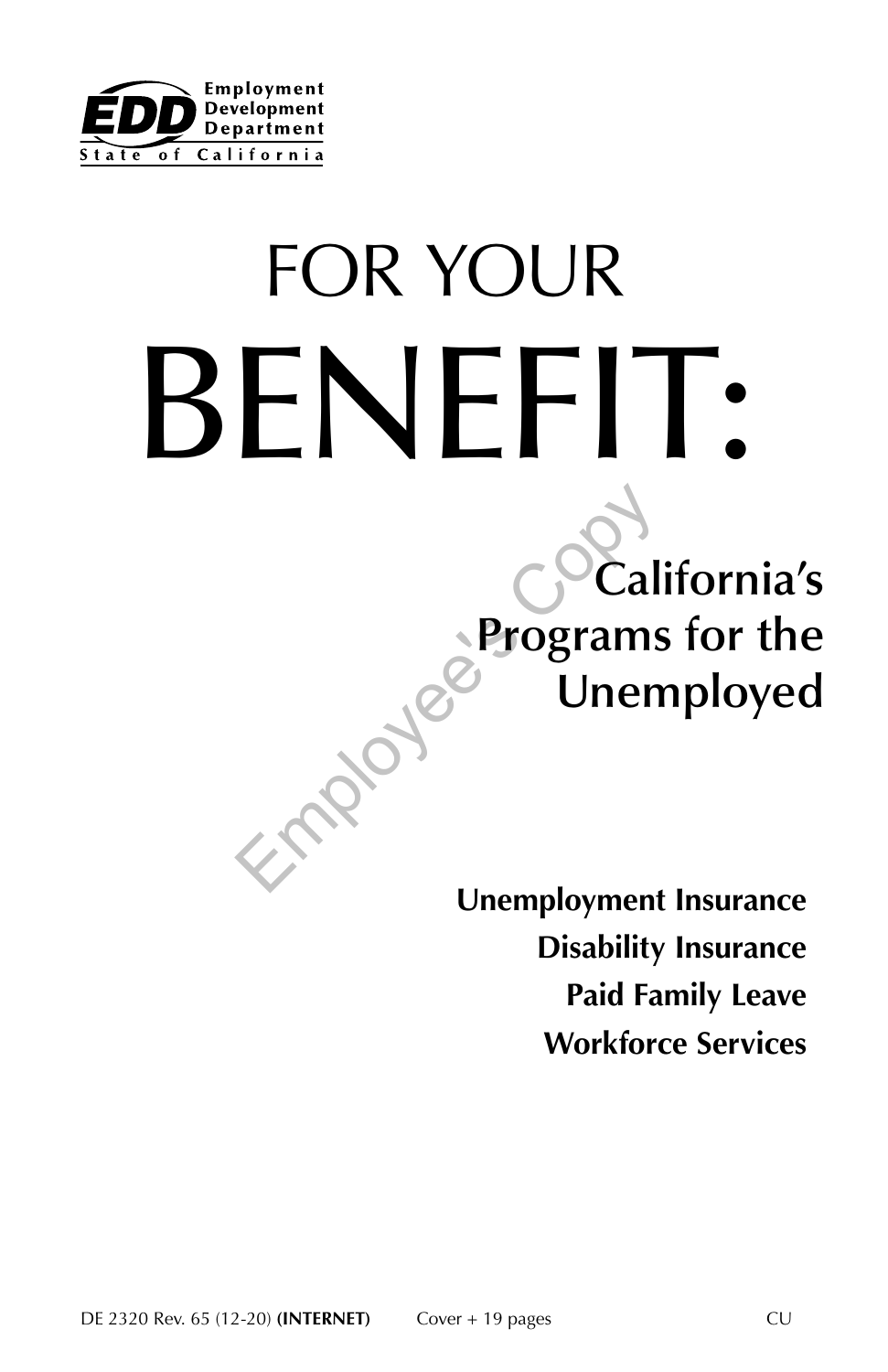## **For Your Benefit: California's Programs for the Unemployed**

This publication provides information about programs offered by the Employment Development Department (EDD) for unemployed Californians. This is for general information only and it is not a legal document.

Additional information is available by visiting the **EDD** online (edd.ca.gov). Unemployment Insurance (UI) ................................................................. 2 UI benefits provide partial wage replacement to workers who are unemployed through no fault of their own. State Disability Insurance (SDI) ............................................................... 13 Disability Insurance (DI) is part of SDI and provides partial wage replacement benefits to workers who are unable to work due to a nonwork-related illness or injury, pregnancy, or childbirth. Paid Family Leave (PFL) ........................................................................... 14 PFL is part of SDI and provides partial wage replacement benefits to workers who need time off to care for a seriously ill family member, bond with a new child, or to assist a family member during a qualifying military event. Workforce Services ................................................................................. 14 The EDD's Workforce Services Branch provides a range of employment services for job seekers and employers. How to Get Help ................................................................................... 19 Employee's Copy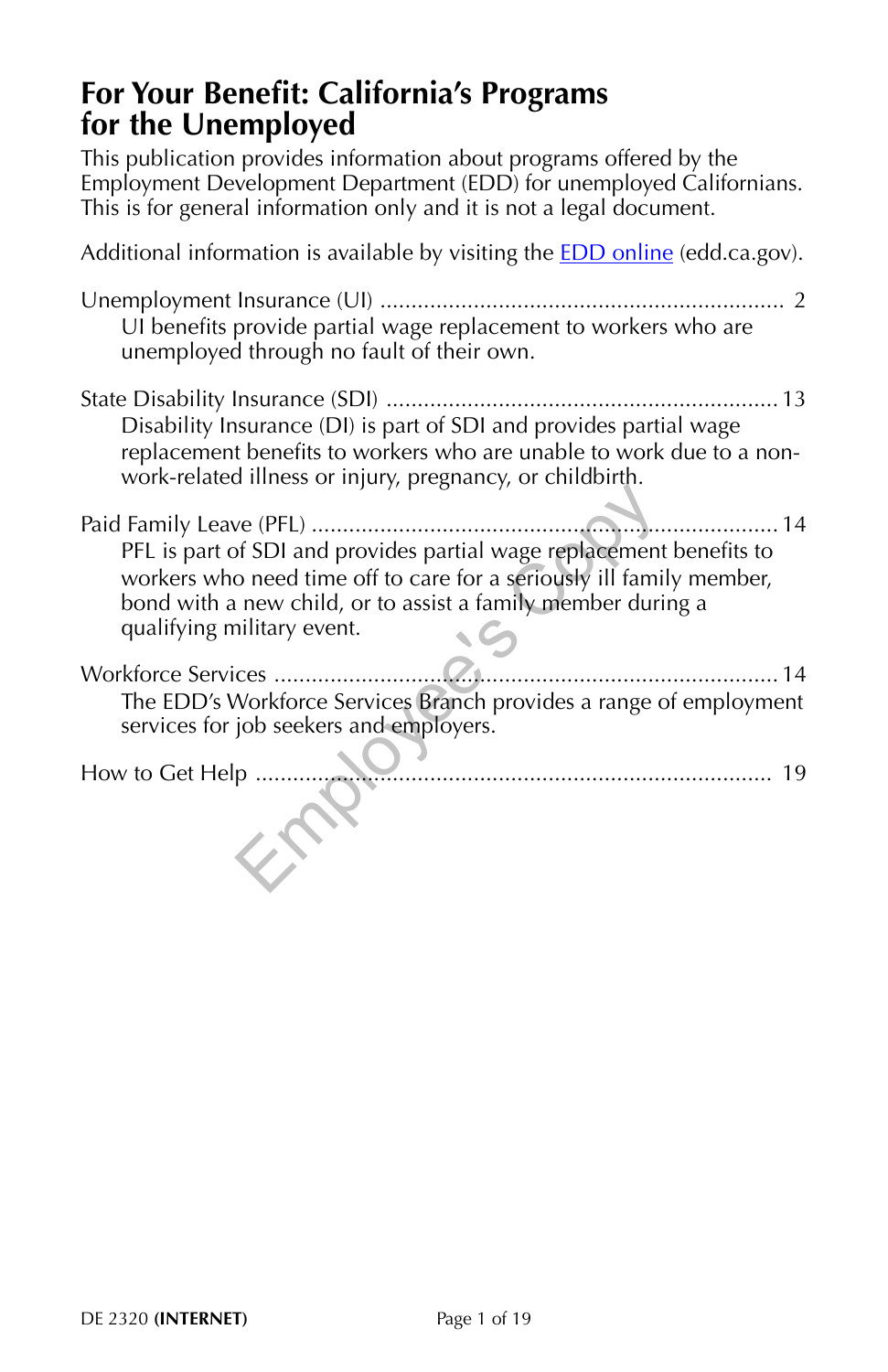## **Unemployment Insurance (UI)**

UI is paid for by your employer and provides partial wage replacement when you are unemployed and meet all eligibility requirements.

## **Who Should File a UI Claim**

You may file a claim for UI benefits if you are out of work or your hours have been reduced.

To be eligible for UI benefits, you must have earned enough wages during the base period to establish a claim, and be:

- Totally or partially unemployed.
- Unemployed through no fault of your own.
- Physically able to work.
- Available for work.
- Ready and willing to accept work immediately.
- Actively looking for work.

## **When to File**

You may apply for benefits as soon as you are unemployed or your work hours are reduced. Your claim will begin on the Sunday of the week in which you file your claim. or benefits as soon as you are unemployed of<br>ed. Your claim will begin on the Sunday of th<br>our claim.<br>a one-week, unpaid waiting period. The wait<br>until you file a claim, certify for benefits, and<br>ements.<br>**ed to File**<br>you n

All claims have a one-week, unpaid waiting period. The waiting period does not begin until you file a claim, certify for benefits, and meet all eligibility requirements.

## **What You Need to File**

To file a claim, you need to provide your:

- Name, (including all names you used while working) and Social Security number.
- Mailing and residence address (if different) and phone number.
- Last employer's complete name, address (mailing and physical location), and phone number.
- Last day worked and the reason you're no longer working (laid off, quit, fired, or left work because of a trade dispute).
- Work history during the 18 months prior to filing your claim, including out-of-state employment. Include all employers' names, dates employed, and wages earned.
- State-issued driver license number or identification card number.
- Citizenship status and if you have the legal right to work in the United States. If you indicate you're registered with the United States Citizenship and Immigration Services (USCIS, formerly INS) and authorized to work in the United States, you'll be asked for the title of your employment authorization document and information from the USCIS document, such as the Alien Registration Number, card number, and/or expiration date.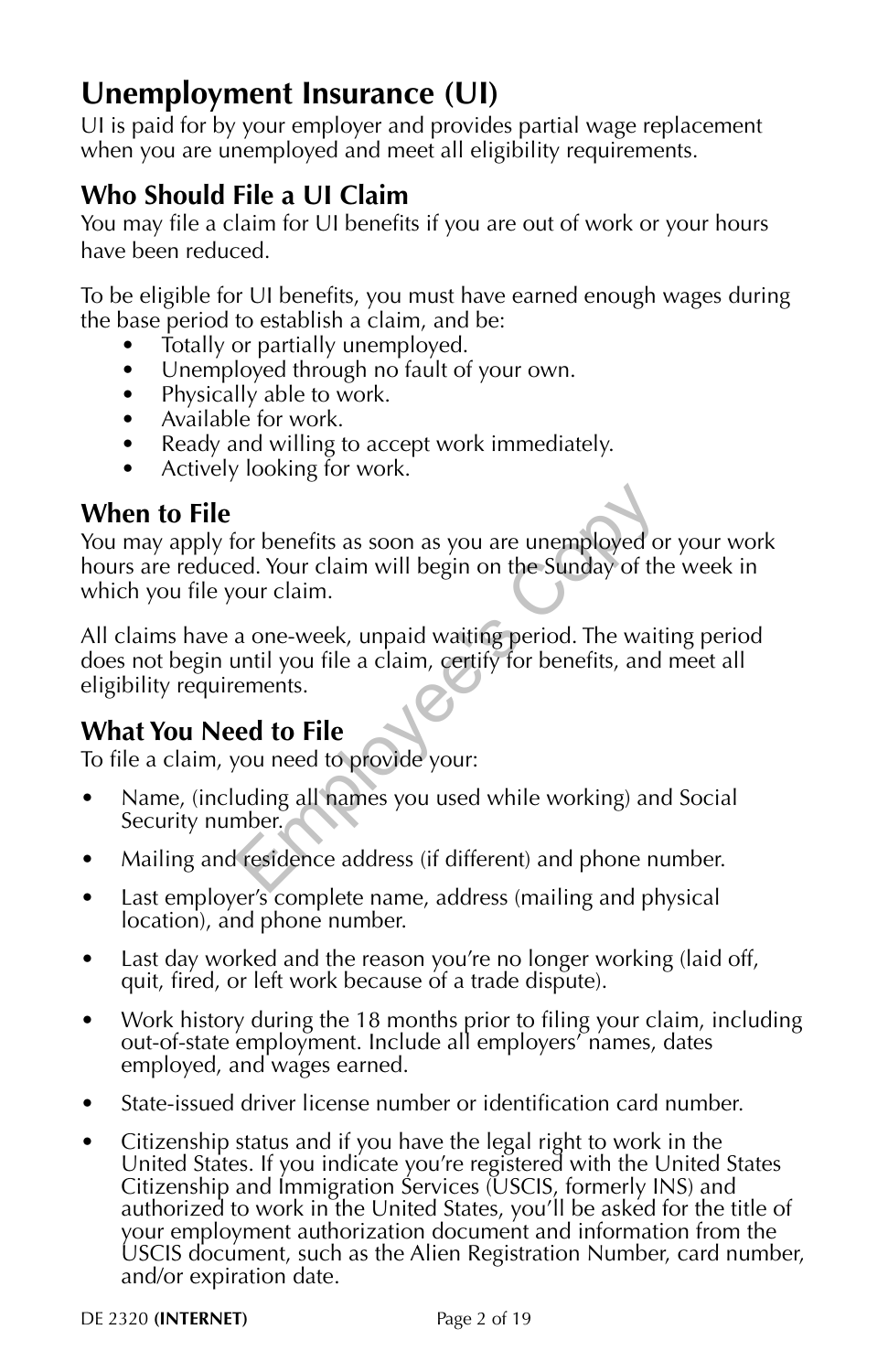**Note:** Your last employer's name and address are very important, regardless of how long you worked for the employer(s). If you worked part-time, provide the number of hours you worked each week.

**If you served in the military** in the last 18 months, you will need to provide information from your DD214 Member Copy 4.

**If you worked for the federal government** during the last 18 months, you will need to provide information from your *Notice to Federal Employees About Unemployment Insurance*, Standard Form 8.

## **Warning**

Making a false statement or withholding information to receive benefits can be a felony. Penalties may include fines, a loss of benefits, and/or criminal prosecution. See additional information on fraud and penalties on page 12.

## **Employer Notification**

Your last employer is notified when you file a UI claim. Although your eligibility is determined by the EDD, employers fund the UI program and are required by law to provide any information that may affect your eligibility to receive benefits. Framined by the EDD, employers fund the UI permined by the EDD, employers fund the UI permined by law to provide any information that may<br>give benefits.<br>**The depends on the type of employer you** work<br>if depends on the type

## **Types of Claims**

The claim you file depends on the type of employer you worked for and the state(s) where you worked.

You will file a:

- Regular California claim if you only worked in California, even if you now live outside of California.
- Federal claim if your employment was in civilian work for the federal government.
- Military claim if you served as a member of the United States Armed Forces.
- Combined wage claim if you earned wages in California and in at least one other state during the last 18 months.
- Interstate claim if you now reside in California and only worked in another state during the last 18 months. File your claim directly with the other state, the District of Columbia, Puerto Rico, or Canada. If you worked in the U.S. Virgin Islands, contact the EDD at 1-800-300-5616.

## **How to File**

You may file a UI claim using one of the following methods:

#### **• Online**

UI Online $S_M$  is the fastest and most convenient way to file your UI claim. Visit  $U1$  Online<sup>SM</sup> (edd.ca.gov/UI\_Online) to get started.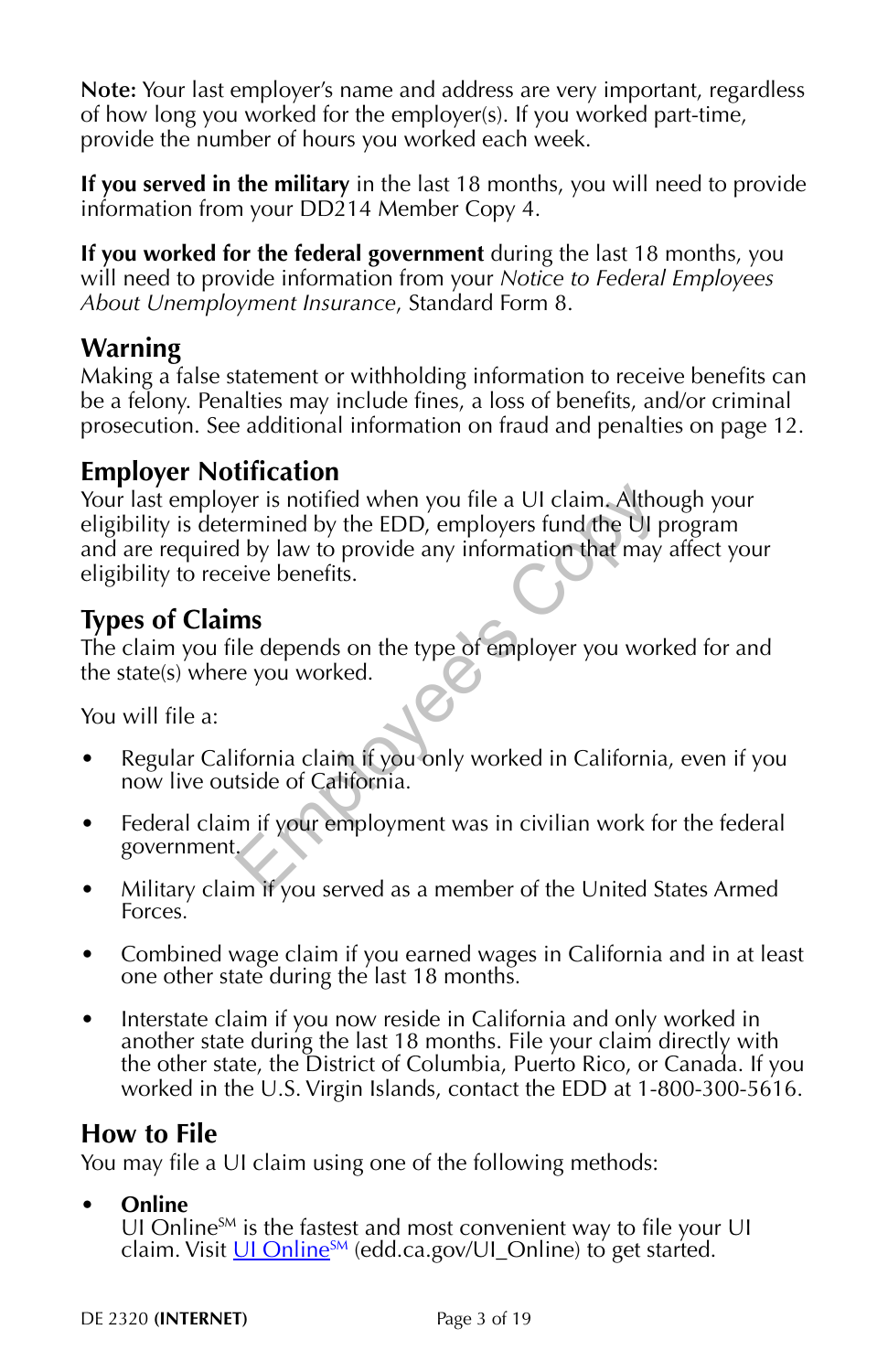#### **• Phone**

Speak to an EDD representative Monday through Friday between 8 a.m. and 12 noon (Pacific Time), except on state holidays. Refer to page 19 for a list of UI phone numbers.

#### **• Fax or Mail**

When filing a claim with UI Online some customers will be instructed to fax or mail their UI application to the EDD. If this occurs, the paper *Unemployment Insurance Application* (DE 1101I) will display for you to complete and submit.

For faster and more secure processing, fax the completed form to the number listed on the form. If mailing your UI application, use the address on the form and allow additional time for processing.

## **Beginning Date of Claim**

Your claim begins on the Sunday of the week in which you file your claim.

## **Ending Date of Claim**

Your claim ends on the Saturday, 52 weeks after your claim begins. If you exhaust your benefits prior to this date, you cannot file another California claim until the benefit year of the claim ends.

If you worked in another state during the last 18 months, you may be eligible to file a new claim in that state.

## **Minimum Earnings to Establish a Valid Claim**

You must have at least \$1,300 in earnings in one quarter of your base period or at least \$900 in earnings in the highest quarter and 1.25 times your highest quarter earnings in your total base period. **of Claim**<br>
on the Saturday, 52 weeks after your claim b<br>
nefits prior to this date, you cannot file anoth<br>
enerit year of the claim ends<br>
another state during the last 18 months, you<br>
new claim in that state.<br> **nings to E** 

For example: If you have \$900 earnings in your highest quarter, you would also be required to have earned a total of \$1,125 in the base period  $($900 \times 1.25 = $1,125).$ 

## **How UI Benefits are Calculated**

The quarter in which you were paid the highest wages during the base period determines your weekly benefit amount (WBA). The WBA ranges from \$40 to \$450 per week.

The maximum benefit amount is 26 times the weekly benefit amount or one-half of the total base period wages, whichever is less.

Refer to the **Unemployment Insurance Benefit Table** on page 16 to estimate your WBA.

## **Base Period**

There are two types of base periods used to establish a claim: the standard base period and the alternate base period.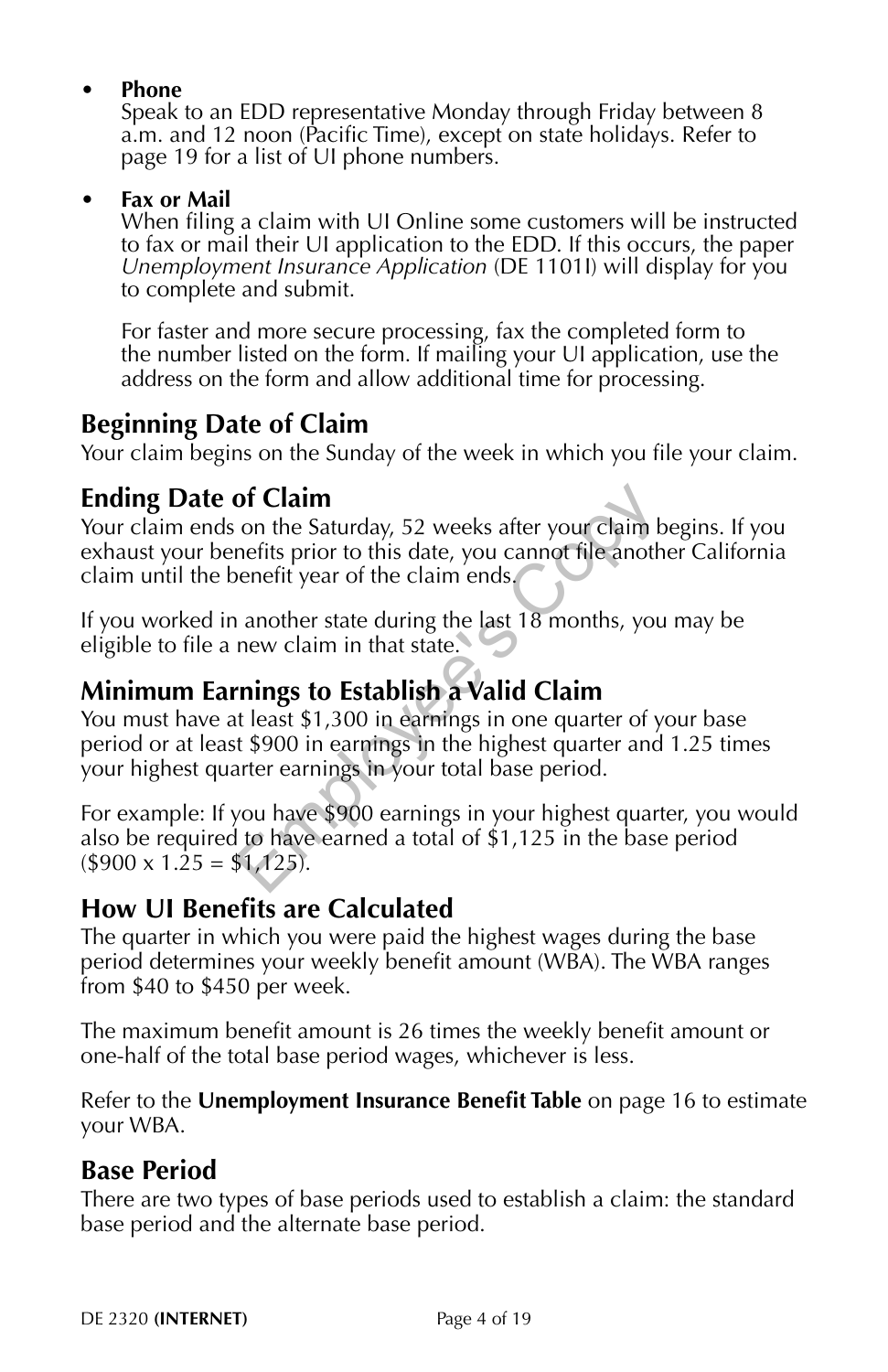## **Standard Base Period (SBP)**

The SBP is the first four of the last five completed calendar quarters prior to the beginning date of the claim.

Refer to the chart below. The shaded area represents a standard base period. The non-shaded area represents the quarter the claim is filed.

| <b>OCT</b><br><b>NOV</b><br><b>DEC</b> | <b>JAN</b><br><b>FEB</b><br><b>MAR</b> | <b>APR</b><br><b>MAY</b><br><b>JUNE</b> | <b>JULY</b><br><b>AUG</b><br><b>SEPT</b> |                                        | <b>JAN</b><br><b>FEB</b><br><b>MAR</b> |                                         | If your claim<br>begins in:              |                                        |
|----------------------------------------|----------------------------------------|-----------------------------------------|------------------------------------------|----------------------------------------|----------------------------------------|-----------------------------------------|------------------------------------------|----------------------------------------|
|                                        | <b>JAN</b><br><b>FEB</b><br><b>MAR</b> | <b>APR</b><br><b>MAY</b><br><b>JUNE</b> | <b>JULY</b><br><b>AUG</b><br><b>SEPT</b> | <b>OCT</b><br><b>NOV</b><br><b>DEC</b> |                                        | <b>APR</b><br><b>MAY</b><br><b>JUNE</b> |                                          |                                        |
|                                        |                                        | <b>APR</b><br><b>MAY</b><br><b>JUNE</b> | <b>JULY</b><br><b>AUG</b><br><b>SEPT</b> | <b>OCT</b><br><b>NOV</b><br><b>DEC</b> | <b>JAN</b><br><b>FEB</b><br><b>MAR</b> |                                         | <b>JULY</b><br><b>AUG</b><br><b>SEPT</b> |                                        |
|                                        |                                        |                                         | <b>JULY</b><br><b>AUG</b><br><b>SEPT</b> | <b>OCT</b><br><b>NOV</b><br><b>DEC</b> | <b>JAN</b><br><b>FEB</b><br><b>MAR</b> | <b>APR</b><br><b>MAY</b><br><b>JUNE</b> |                                          | <b>OCT</b><br><b>NOV</b><br><b>DEC</b> |

## **Alternate Base Period (ABP)**

If you do not have sufficient wages in the standard base period, you may qualify to file a claim using the ABP.

The ABP is the last four completed calendar quarters prior to the beginning date of the claim.

The EDD will automatically file an ABP claim on your behalf if you're not eligible for a SBP claim.

You may be asked to provide additional wage information so the EDD can correctly calculate your benefit amount. If you receive an *Affidavit of Wages* (DE 23A), provide the requested documents and return to the EDD. **AUG** NOV FEB MAY<br>
SEPT DEC MAR JUNE<br>
SEPT DEC MAR JUNE<br>
EPT DEC MAR JUNE<br>
Claim using the ABP.<br>
ast four completed calendar quarters prior to<br>
1.<br>
Intomatically file an ABP claim on your behalf<br>
P claim.<br>
ed to provide ad

**Note:** The ABP can **only** be used when there are not enough wages earned in the standard base period to establish a claim.

Refer to the chart below. The shaded area represents the ABP. The nonshaded area represents the quarter the claim is filed.

| <b>JAN</b><br><b>FEB</b><br><b>MAR</b> | <b>APR</b><br><b>MAY</b><br><b>JUNE</b> | <b>JULY</b><br><b>AUG</b><br><b>SEPT</b> | <b>OCT</b><br><b>NOV</b><br><b>DEC</b> | <b>JAN</b><br><b>FEB</b><br><b>MAR</b> |                                         |                                          | If your claim<br>begins in:            |
|----------------------------------------|-----------------------------------------|------------------------------------------|----------------------------------------|----------------------------------------|-----------------------------------------|------------------------------------------|----------------------------------------|
|                                        | <b>APR</b><br><b>MAY</b><br><b>JUNE</b> | <b>JULY</b><br><b>AUG</b><br><b>SEPT</b> | <b>OCT</b><br><b>NOV</b><br><b>DEC</b> | <b>JAN</b><br><b>FEB</b><br><b>MAR</b> | <b>APR</b><br><b>MAY</b><br><b>JUNE</b> |                                          |                                        |
|                                        |                                         | <b>JULY</b><br><b>AUG</b><br><b>SEPT</b> | <b>OCT</b><br><b>NOV</b><br><b>DEC</b> | <b>JAN</b><br><b>FEB</b><br><b>MAR</b> | <b>APR</b><br><b>MAY</b><br><b>JUNE</b> | <b>JULY</b><br><b>AUG</b><br><b>SEPT</b> |                                        |
|                                        |                                         |                                          | <b>OCT</b><br><b>NOV</b><br><b>DEC</b> | <b>JAN</b><br><b>FEB</b><br><b>MAR</b> | <b>APR</b><br><b>MAY</b><br><b>JUNE</b> | <b>JULY</b><br><b>AUG</b><br><b>SEPT</b> | <b>OCT</b><br><b>NOV</b><br><b>DEC</b> |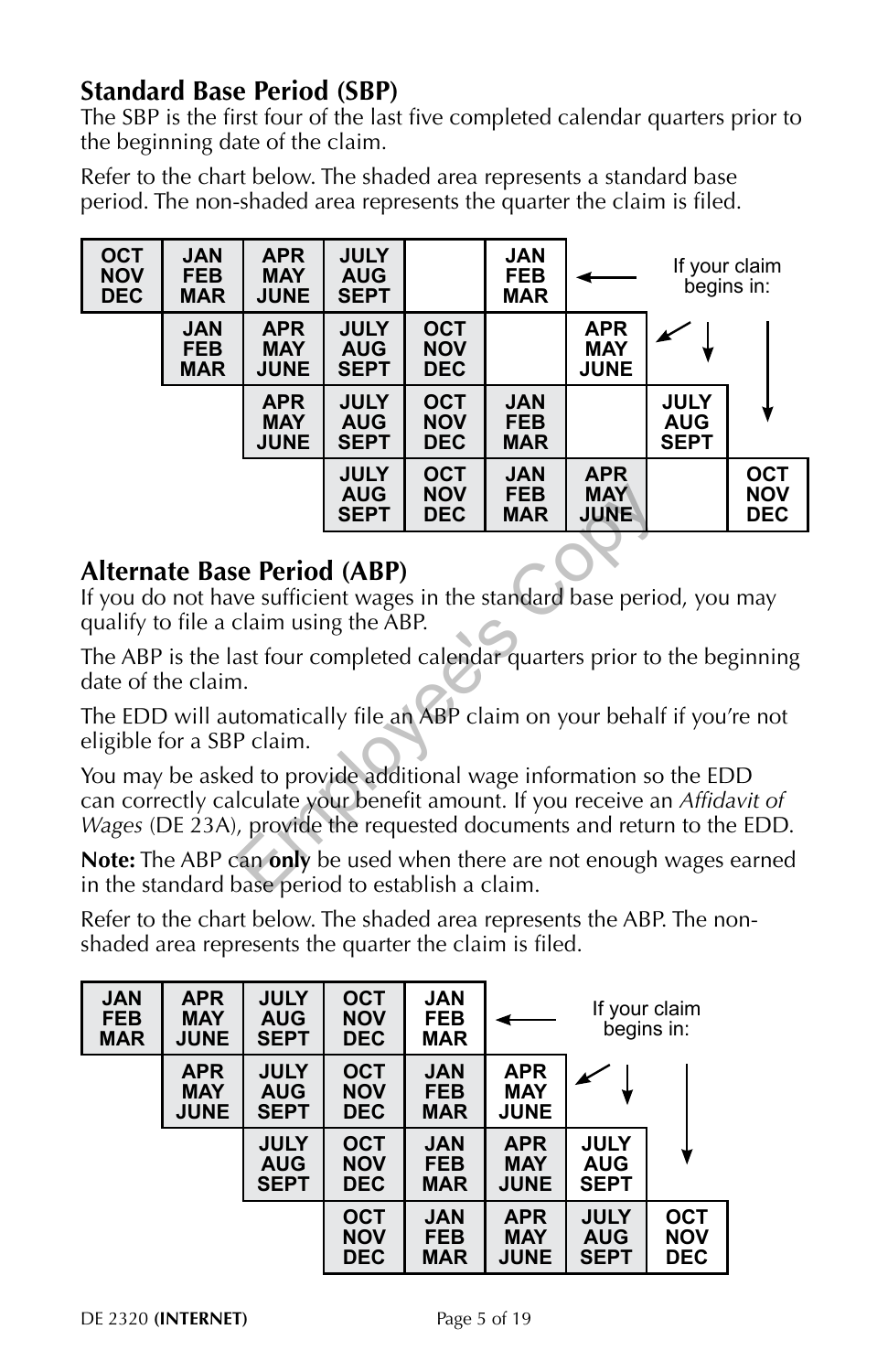## **Waiting Period**

Unemployment Insurance claims have a mandatory, one week, unpaid waiting period. This waiting period generally takes effect on the first eligible week of a claim and prior to benefits being paid. Do not wait to file your claim because the waiting period cannot be served until a claim has been filed.

## **How to Certify for Benefits**

To serve your waiting period and receive benefit payments, you must meet all eligibility requirements and certify for benefits every two weeks.

There are three ways to certify for benefits:

• **UI Online<sup>SM</sup>:** (edd.ca.gov/UI\_Online) This is the fastest way to certify for benefits and report work and wages. To use UI Online, you must create a secure login through Benefit Programs Online **and** complete a onetime registration for UI Online.

For added convenience, UI Online Mobile<sup>SM</sup> is available for mobile devices.

- **EDD Tele-CertSM:** 1-866-333-4606 Certify over the phone by calling 1-866-333-4606. Select option 2 and follow all instructions. To access EDD Tele-Cert you must create a PIN. mvenience, UI Online Mobile<sup>5M</sup> is available that<br> **rt<sup>5M</sup>:** 1-866-333-4606<br>
he phone by calling 1-866-333-4606. Select<br>
tructions. To access EDD Tele-Cert you must<br>
ete, sign, and mail the Continued Claim (DE<br>
ter process
- **Mail:** Complete, sign, and mail the *Continued Claim* (DE 4581) form to the EDD.

**Note:** For faster processing, certify through UI Online or EDD Tele-Cert.

#### **Payments**

Payments are issued after you certify for benefits and continue to meet all eligibility requirements for every week you claim benefits.

You have an option in how you receive your benefit payments. The EDD issues benefit payments by the EDD Debit Card<sup>SM</sup> or by check. The EDD Debit Card is the fastest and most secure way to receive your benefits. However, you do not have to accept. Once, your claim is filed, contact the EDD if you wish to receive your benefits by paper check.

The EDD Debit Card is valid for three years and used for all Disability Insurance (DI), Paid Family Leave (PFL), and Unemployment Insurance (UI) benefits.

If you have an EDD Debit Card from a previous DI, PFL, or UI claim that is still valid, you will not be mailed a new card until the card has expired. If you need a replacement card, contact Bank of America EDD Debit Card Customer service by calling 1-866-692-9374 or 1-866-656-5913 (TTY).

For more information, visit **Bank of America EDD Debit Card** (bankofamerica.com/EDDCard).

DE 2320 **(INTERNET)** Page 6 of 19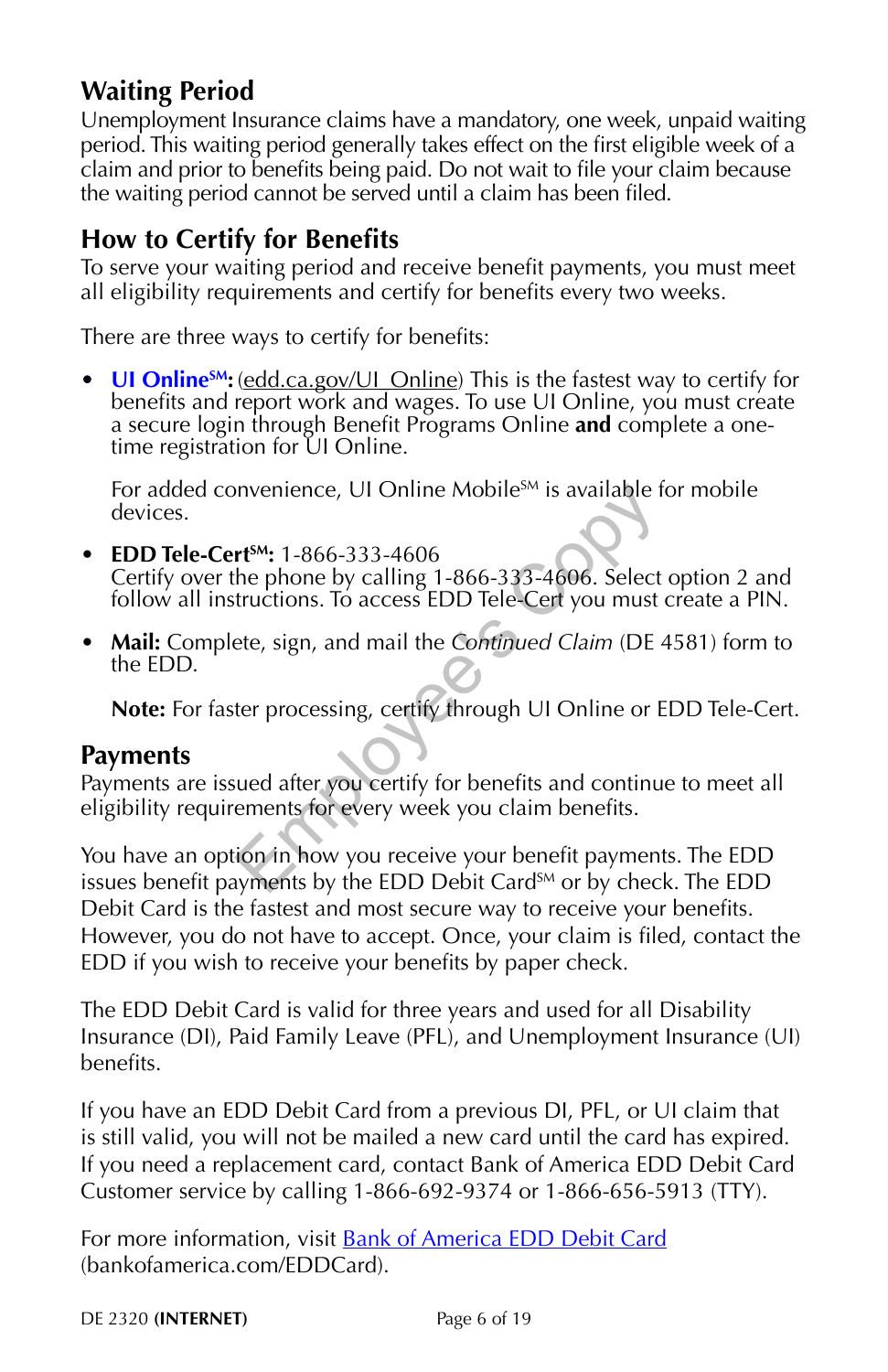## **Tax Requirements**

UI benefits are subject to federal income tax, but exempt from California state income tax. Each time you certify for benefits, you can choose to withhold the 10 percent federal income tax from your weekly benefit payment. Otherwise, you may be required to pay the tax at the end of the year, when you file your tax return.

Each January, the EDD mails a Form 1099G to individuals who received UI benefits during the previous calendar year. Use the form to report important tax information on your federal tax return. You can access Form 1099G information for up to the past five years and/or request duplicate copies through UI Online or by calling 1-866-401-2849.

## **Child Support Obligations**

Your UI benefits may be reduced if you're required to pay child support payments to a court, District Attorney's office, or other child support enforcement agency.

## **Report Earnings**

You are required to report **all** work, wages, and other income to the EDD during the week they were earned, not when you receive your pay. Failure to properly report your earnings can result in overpayments and penalties. Processors<br>
They were earned, not when you receive you<br>
They were earned, not when you receive you<br>
They were earned, not when you receive you<br>
They correct compared to report:<br>
They versions<br>
Subset of the Self-employme<br>

Types of income to report:

- Piece work
- Idle time pay
- Jury fees
- Commissions
- Witness fees
- Reuse pay
- Holiday pay
- Holding fees
- Residuals
- Awards
- Vacation pay
- In-lieu-of-notice pay
- **Bonuses**
- Tips
- Self-employment income
- Strike benefits/picket pay
- Standby pay
- **Bereavement**
- Back-pay
- Paid sick leave
- Workers' Compensation pension, retirement, annuity
- **Note:** You must report board, lodging, meals, or any other payment you receive instead of money when you work. If you are unsure about how to report wages, contact the EDD.

## **Pension or Retirement Pay**

UI benefits may be reduced if you are receiving a pension, retirement pay, annuity, or other similar payment based on your previous work.

Social Security benefits are not deductible from UI benefits and do not need to be reported to the EDD.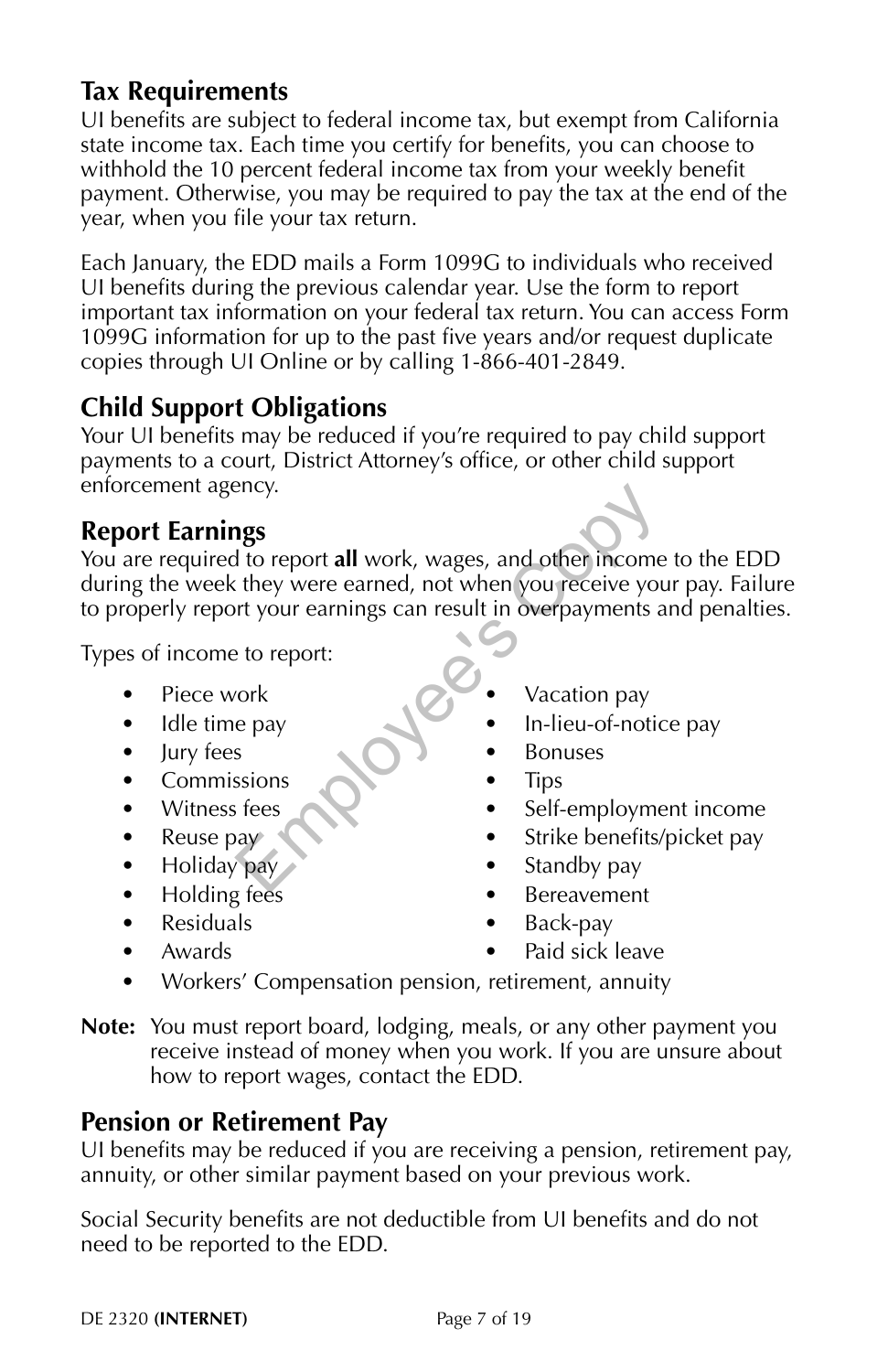## **Part-Time Work**

If you work less than full-time, you are required to report that work to the EDD. However, you may still be eligible for partial UI benefits. The first \$25 or 25 percent of your gross total earnings for the week (whichever is greater) will not be counted toward your benefit amount. The amount remaining will be deducted from your weekly benefit amount.

Example 1:

Your weekly benefit amount is \$50. You earn \$30. You must report the \$30; however, the first \$25 is not counted, leaving \$5 to deduct from your weekly benefit amount. You would receive \$45 (\$50 minus \$5) in UI benefits.

Example 2:

Your weekly benefit amount is \$400. You earn \$200. You must report \$200; however, the first 25 percent (\$50) is not counted, leaving \$150 to deduct from your weekly benefit amount. You would receive \$250 (\$400 minus \$150) in UI benefits.

## **How Your Eligibility is Determined**

To be eligible, you must be:

- Out of work through no fault of your own.
- Physically able to work.
- Ready to accept work.
- Actively looking for work.

If you were laid off, you're considered to be out of work through no fault of your own.

If you quit your last job, were fired, or unemployed due to a strike or lockout, the EDD will schedule a phone interview with you to collect information on the reason you're no longer working. Your UI benefits cannot be paid until your phone interview is complete, you certify for benefits, and the EDD determines your eligibility. Iy benefit amount. You would receive \$250 (gefits.<br> **gibility is Determined**<br>
ou must be:<br>
work through no fault of your own.<br>
Ily able to work.<br>
c accept work.<br>
c looking for work.<br>
off, you're considered to be out of wor

You have the right to request more time to gather information, contact witnesses, or obtain the advice of a representative. If the eligibility issue involves an employer, the EDD may contact the employer.

If you are sent a written request for more information and you respond by mail, the EDD interviewer will use the information provided to determine your eligibility.

If you're denied benefits for any reason throughout your claim, including insufficient wages to establish a claim, a written *Notice of Determination* (DE 1080CZ) will be mailed to you explaining the reason along with your appeal rights.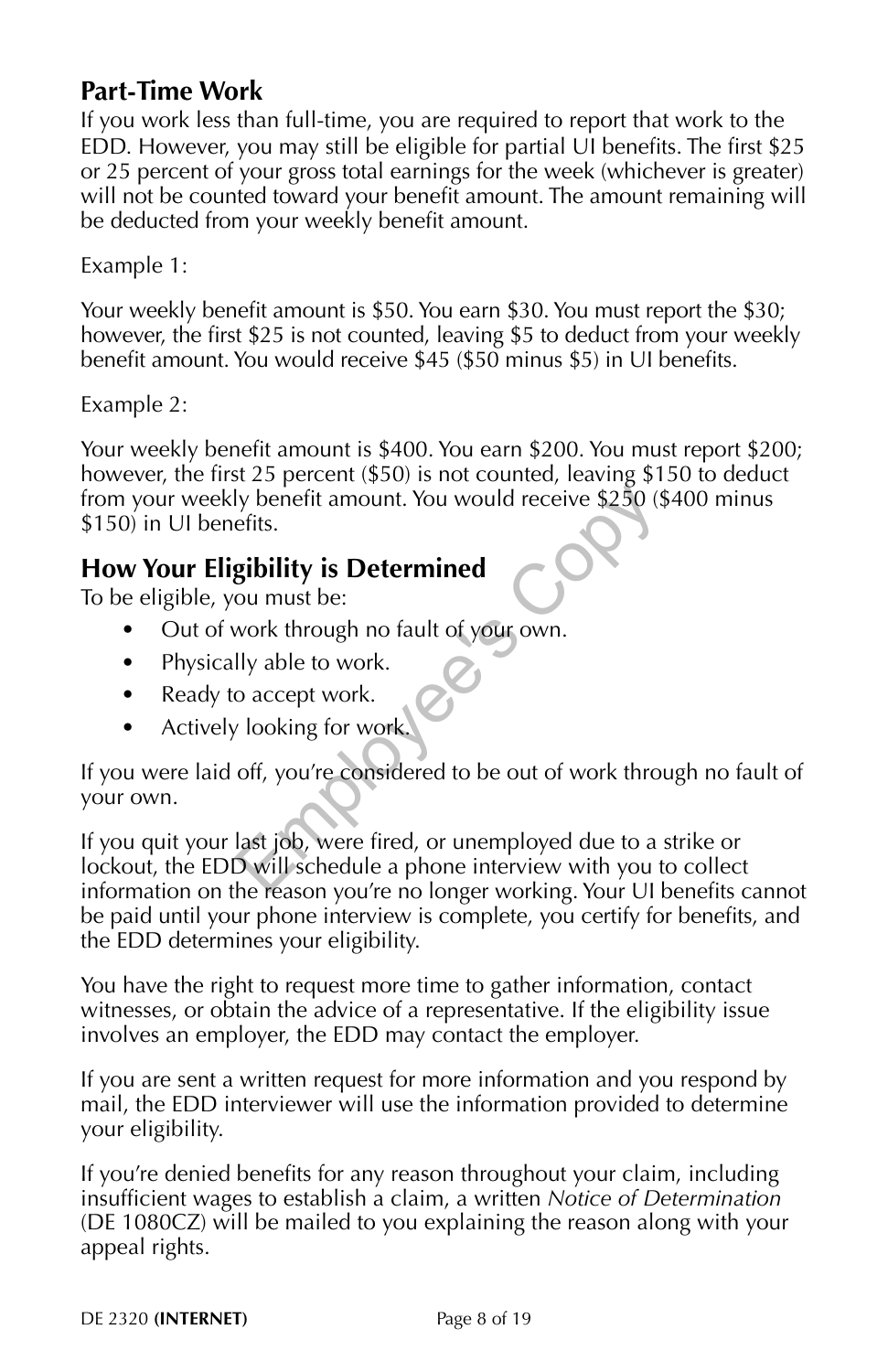**Important:** Your benefits can be delayed or denied if you're not available for the interview or do not submit the required information. The EDD will make a decision of eligibility based on the information available.

## **Appeals Process**

If you're denied UI benefits, you have the legal right to appeal the decision by completing and mailing the *Appeal Form* (DE 1000M). To be considered timely, it must be mailed within 30 calendar days from the mailing date of the *Notice of Determination* (DE 1080CZ). If you miss the 30-day deadline, you may still appeal, but you must show good cause for the delay.

Your appeal will be heard by an independent administrative law judge. Hearings are informal, but all testimony is taken under oath and is subject to cross-examination. The office of appeal will notify you of when and where the hearing will be held.

Before the hearing, you have the right to review all records affecting your appeal. Those records are provided by California Unemployment Insurance Appeals Board (CUIAB). You can request records from the EDD to prepare for your hearing. may, you are provided by California Unemployr<br>CUIAB). You can request records from the ED<br>i.<br>you may be represented by yourself, a union<br>inyone else you select. You may bring any re<br>you may have to support your case.<br>g, yo

At the hearing, you may be represented by yourself, a union official, an attorney, or anyone else you select. You may bring any relevant documentation you may have to support your case.

After the hearing, you are mailed the administrative law judge's decision. If you're not satisfied, you may submit a second level appeal to the CUIAB.

For information on how the UI code is applied, including current case studies, see the online **Benefit Determination Guide** (edd.ca.gov/uibdg).

**Important:** You are required to continue to certify for benefits while your claim is under appeal. If the original decision is reversed, the EDD can quickly issue all back payments to you. **Failure to comply could result in your benefits being denied or delayed.**

## **Canceling a Claim**

You may cancel a claim if you meet **all** of the following criteria:

- No benefits have been paid.
- You're not disqualified for benefits due to an eligibility issue.
- An overpayment has not been established on the claim.
- You notify the EDD before the 52-week benefit year ends.

Once a claim is canceled, it cannot be re-established with the same beginning date. You must file a new claim, which will have a later beginning date.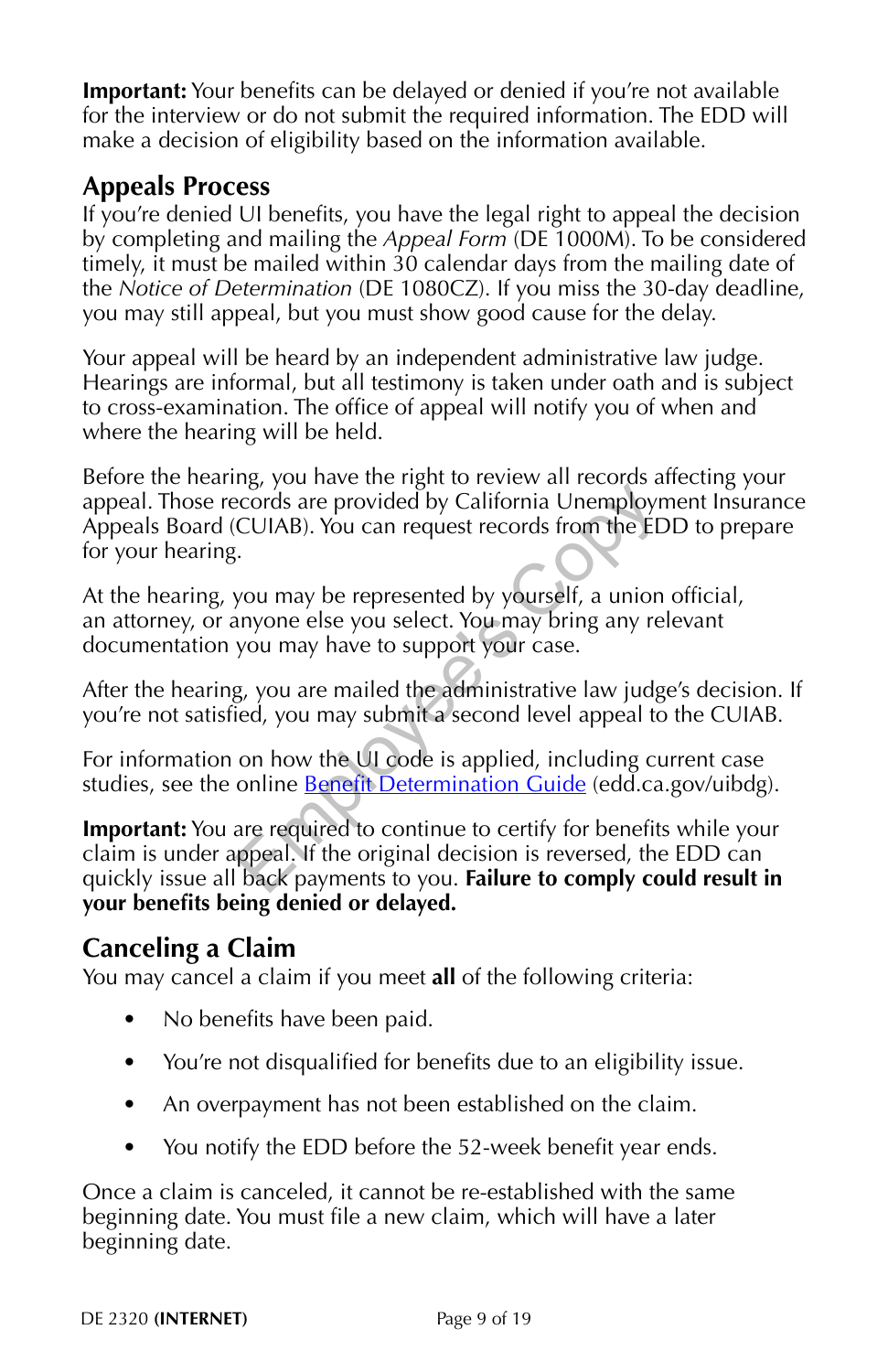## **Workers Not Covered by Unemployment Insurance**

The following groups of workers are not normally covered:

- Elected officials.
- Self-employed, unless participating in elective coverage.
- Students enrolled and regularly attending classes at the school or education institution where employed.
- Members of a Limited Liability Company (LLC) that are treated as a partnership for federal income tax reporting purposes.
- A student's spouse who is working for an educational institution in an employment program provided for the purpose of financially aiding the student.
- Parents employed by their children.
- Husbands and wives employed by each other.
- Certain state-licensed salespersons paid only by commissions.
- Caddies and jockeys.

If you do not know whether you are covered, do not waive your rights. Contact the EDD for more information.

## **Elective Coverage**

Under certain conditions, employers of the individuals whose services are not covered may elect to cover those services. If you're not sure whether you're eligible for these benefits, contact the EDD. ds and wives employed by each other.<br>
state-licensed salespersons paid only by com<br>
is and jockeys.<br>
ow whether you are covered, do not waive you<br>
for more information.<br> **Prage**<br>
onditions, employers of the individuals who

## **Request a Claim Print Out**

You may request a print out of your claim through one of the following methods:

- Create an account by visiting UI Online (edd.ca.gov/UI\_Online). Select **Claim History** and print.
- Call the EDD at 1-800-300-5616.

#### **Special Programs**

#### **California Training Benefits (CTB)**

If you're attending school or training while receiving UI benefits, you may qualify for CTB.

If eligible, you can further your education, upgrade your skills, and/or learn a new trade while attending an EDD-approved training or school program to be more competitive in today's labor market.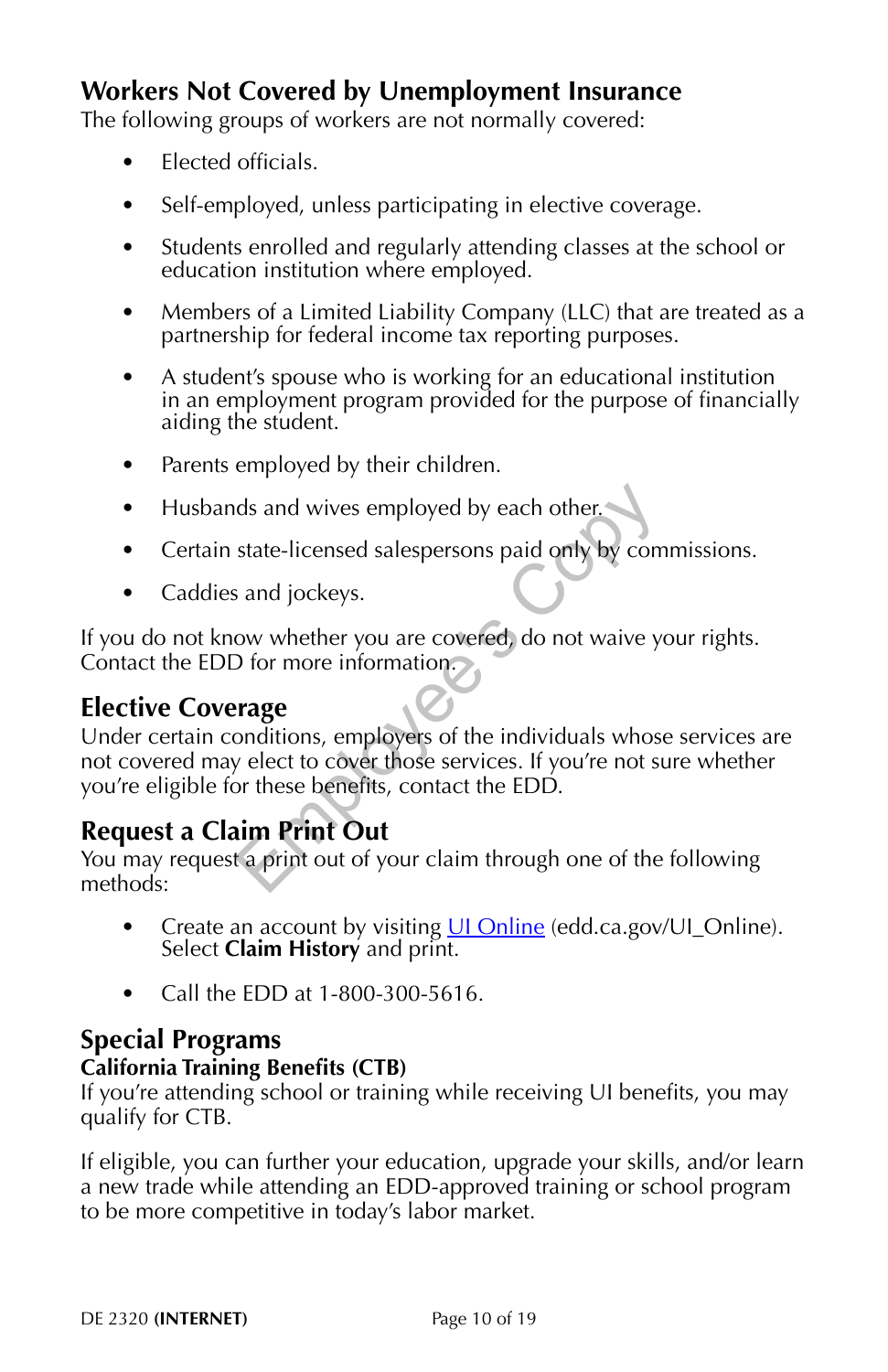While in school or training, you'll be exempt from the requirements to be available for work, actively seek work, and accept work. You may also be eligible for additional weeks of benefits. Learn more online by visiting California Training Benefits (edd.ca.gov/unemployment/California Training\_Benefits.htm).

**Note:** The EDD does **not** cover any educational or training-related expenses such as tuition, fees, books, supplies, or transportation. However, there are state, federal, or employer programs that may fund your school or training.

## **Training Extension (TE)**

A TE provides additional benefits to individuals who have been approved for CTB, while completing school or training. Only one TE is allowed for each CTB-approved training period.

If interested, you must contact the EDD to inquire about a TE before receiving the 16th week of UI benefits. For claims that have less than 16 weeks of benefits, you **must** contact the EDD before the claim reaches a zero balance.

## **Disaster Unemployment Assistance (DUA)**

The federal DUA program provides financial assistance to individuals whose employment or self-employment has been lost or interrupted as a direct result of a major disaster and who are **not** eligible for regular UI benefits. These benefits are available only when the President of the United States declares a major disaster and makes this special assistance available. ist contact the EDD before the claim reaches a<br> **mployment Assistance (DUA)**<br>
A program provides financial assistance to ind<br>
self-employment has been lost or interrupted<br>
r disaster and who are **not** eligible for regular<br>

If DUA benefits are available, information will be posted on the EDD website (edd.ca.gov).

#### **Trade Adjustment Assistance (TAA)/Re-employment Trade Adjustment Assistance (RTAA)**

The TAA program is a federally funded program that provides training and training-related benefits and services to workers who are certified by the U.S. Department of Labor as having lost their jobs, or had their hours and wages reduced, as a result of increased imports from, or a shift in production to, a foreign country.

The RTAA program provides wage subsidies to individuals age 50 or older who return to work paying less than their former trade impacted employment.

## **Extended Benefits**

Extended benefits are available to workers who have exhausted regular unemployment insurance benefits when the unemployment rate equals or exceeds a certain percentage established by state and/or federal law or when the federal government approves special extended benefit legislation.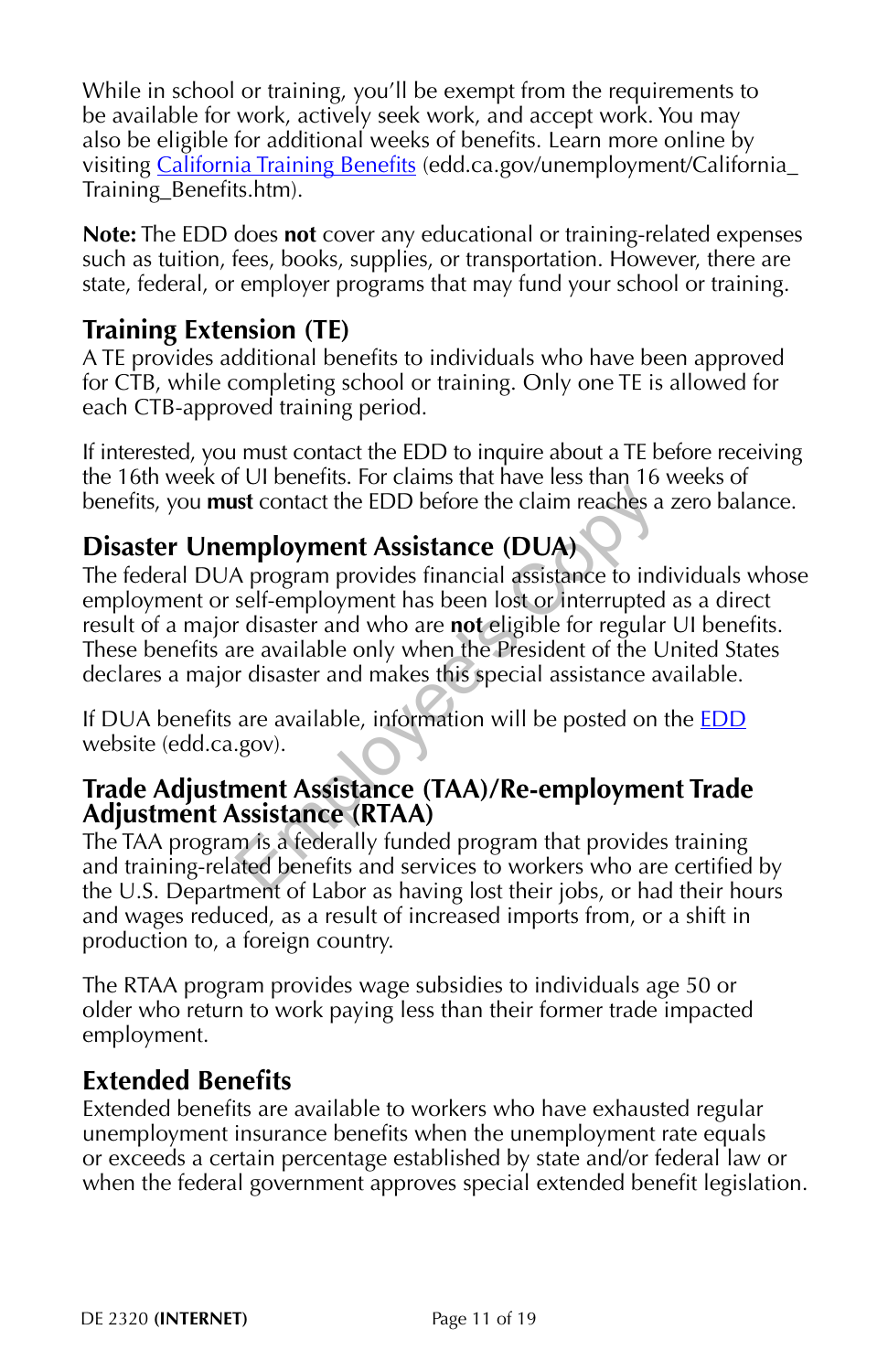## **Railroad Unemployment Benefits**

Railroad workers may claim benefits under the U.S. Railroad Unemployment Insurance Act. This program is administered by the U.S. Railroad Retirement Board (RRB).

To file a claim, call the toll-free number at 1-877-772-5772 between 9 a.m. and 3:30 p.m., Monday through Friday to speak to an RRB representative or file online by visiting **RRB** (rrb.gov).

## **Unemployment Insurance Fraud Prevention and Detection**

The EDD takes the security of personal and confidential information very seriously. Therefore, all data submitted to us is encrypted. Additional safeguards are built in to further protect your personal information from imposter fraud and identity theft.

Imposter fraud occurs when someone intentionally files a UI claim using another person's employment or personal information. The EDD actively investigates cases of imposter fraud and is committed to protecting the identities of legitimate claimants.

If the EDD suspects that there may be identity issues, you'll receive a written request to validate the information provided. We'll also contact your former employer(s) and governmental entities to verify the documents and any information you supply. Employment of personal information. The Less of imposter fraud and is committed to prottimate claimants.<br>
ects that there may be identity issues, you'll r<br>
to validate the information provided. We'll al<br>
ployer(s) and gove

For more information, download the *Protect Your Identity and Stop Unemployment Insurance Imposter Fraud* (DE 2360EE) (PDF) brochure (edd.ca.gov/pdf\_pub\_ctr/de2360ee.pdf).

To report UI fraud, visit Ask EDD (askedd.edd.ca.gov) and select **Report Fraud** to submit a Fraud Reporting Form online, or call the EDD toll-free fraud hotline at 1-800-229-6297.

## **Penalties**

Making a false statement or withholding information to receive benefits can be a felony. Penalties may include a loss of benefits, a false statement disqualification, and/or criminal prosecution.

A false statement disqualification denies benefits from 2 to 23 weeks. The disqualification stays on your record for three years or until served, whichever comes first. To serve false statement weeks, you must continue to certify for UI benefits, and meet all other eligibility requirements. You will not be paid during this time.

## **Benefit Audits**

The EDD conducts audits by cross-referencing employer information with UI claim information to determine if a claimant properly reported all work, wages and other income to the EDD while collecting for UI benefits. Overpayments and penalties collected from these audits ensure the solvency of the UI Trust Fund and help reduce UI taxes.

DE 2320 **(INTERNET)** Page 12 of 19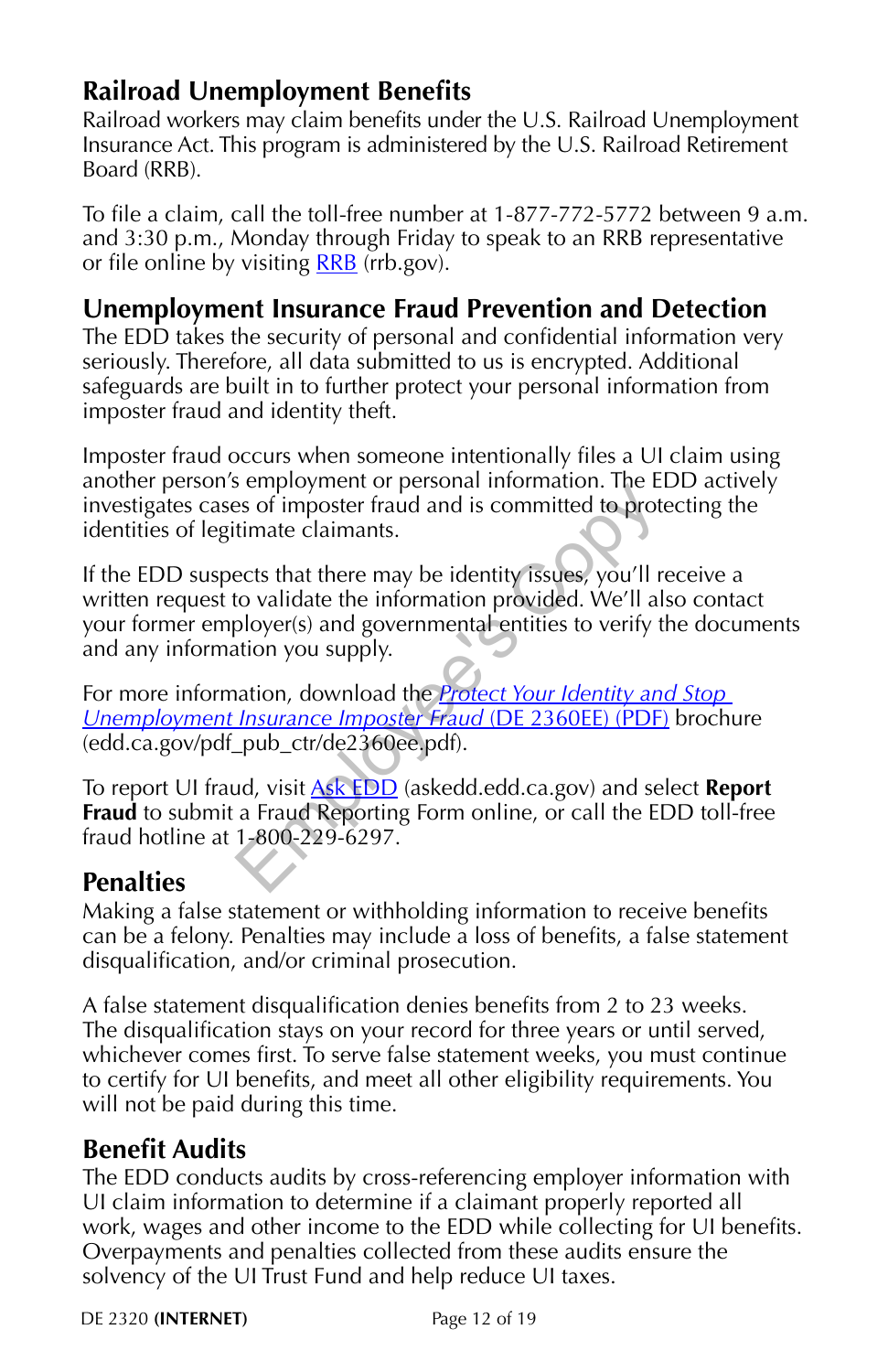## **Social Security Number Verification**

The EDD may require you to verify your Social Security number (SSN) as issued to you by the Social Security Administration (SSA).

Your eligibility for benefits may be affected if:

- The SSN provided is assigned to a different name or belongs to another individual.
- The SSN is not valid.
- The SSN was never issued by the SSA.
- The wages in the base period belong to another individual.
- The date of birth at the SSA is different than the date of birth you gave when you filed your claim.

If the EDD requires you to verify your SSN, you may be asked to submit a complete copy of your Annual Social Security Statement. To obtain a copy of your complete Social Security Statement visit the SSA online (ssa.gov).

A copy of your Social Security card will not satisfy this requirement.

## **State Disability Insurance (SDI)**

SDI is comprised of Disability Insurance (DI) and Paid Family Leave (PFL). The program is funded entirely by California workers through employee payroll deductions, noted as CASDI on paystubs.

#### **Exceptions:**

- Employees of local public entities (except workers in district hospitals) are not covered by SDI unless the employer elects such coverage. The syou to verify your SSN, you may be asked<br>of your Annual Social Security Statement. To c<br>e Social Security Statement visit the **SSA** onlin<br>Social Security card will not satisfy this requin<br>**illity Insurance (SDI)**<br>of D
- Employees of the state or state-funded institutions of higher education may, through their collective bargaining units, elect to be covered by SDI.
- Self-employed individuals may elect to be covered by SDI.

Please note: Citizenship and immigration status do not affect eligibility for SDI.

## **Disability Insurance (DI)**

DI provides short-term, partial wage replacement benefits to eligible workers who are unable to work due to a non-work-related illness, injury, or pregnancy.

**When to submit a claim:** Submit your claim no earlier than nine days after the first day your disability begins, but no later than 49 days after your disability begins or you may lose benefits.

DE 2320 **(INTERNET)** Page 13 of 19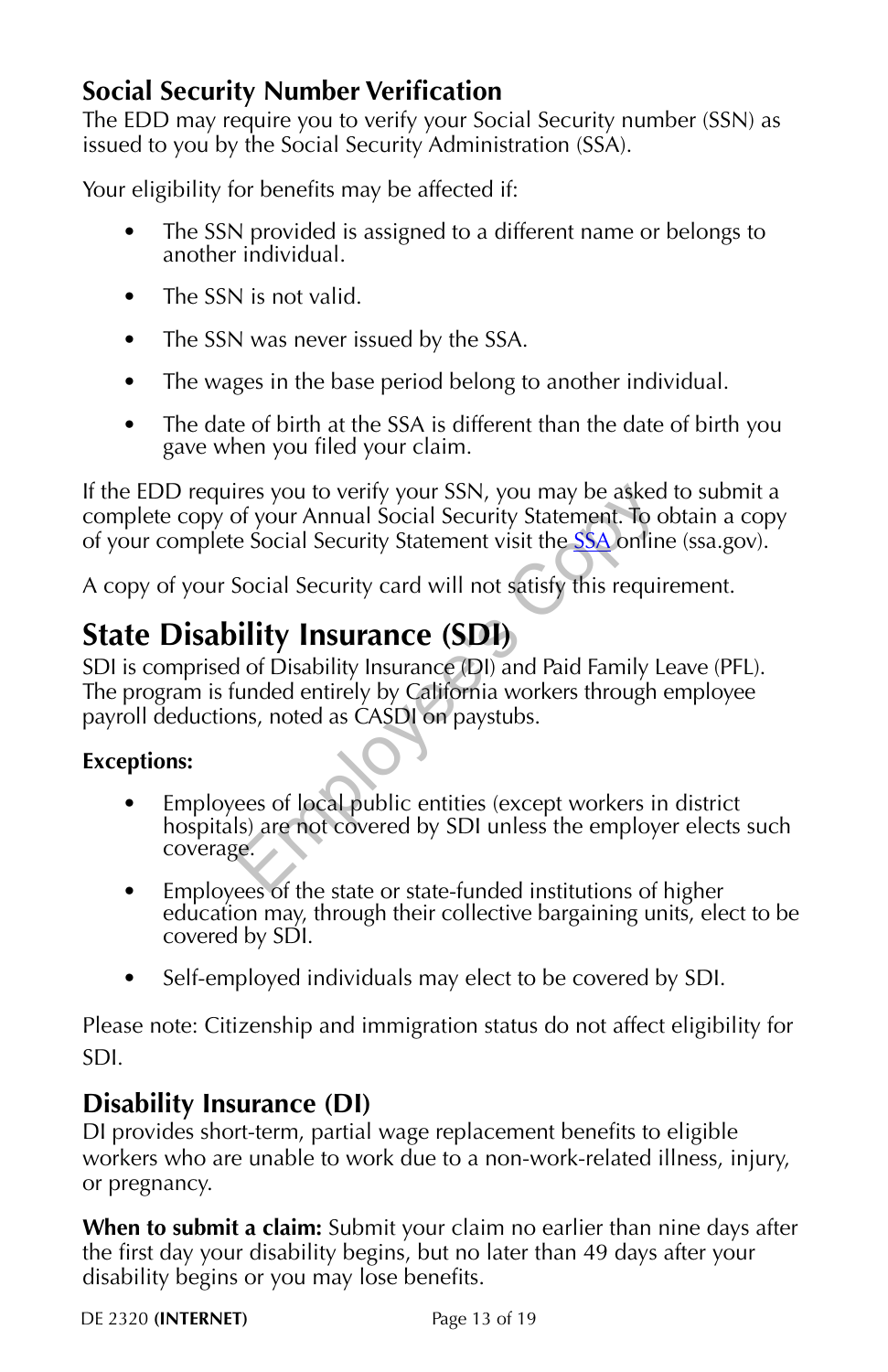For faster processing, file your claim using SDI Online.

**Exception:** If a claim is filed for the same or related cause or condition within 60 days of the initial claim, there will be no new waiting period.

To file a claim or learn more, visit **State Disability Insurance** (edd.ca.gov/ disability). EDD staff are available from Monday through Friday between 8 a.m. and 5 p.m. (Pacific Time), except on state holidays.

Refer to page 19 for a list of DI phone numbers.

## **Paid Family Leave (PFL)**

PFL provides short-term, partial wage replacement benefits to eligible workers who need to take time off work to care for a seriously ill child, parent, parent-in-law, grandparent, grandchild, sibling, spouse, or registered domestic partner. Benefits are available to parents who need time to bond with a new child entering their family either by birth, adoption, or foster care placement. Benefits are also available for individuals who need time off work to participate in a qualifying event resulting from a spouse, registered domestic partner, parent, or child's military deployment to a foreign country. or foster care placement. Benefits are also av<br>need time off work to participate in a qualify<br>spouse, registered domestic partner, parent, onent to a foreign country.<br>**Let a claim:** Submit your claim no earlier than the be

**When to submit a claim:** Submit your claim no earlier than the first day your family leave begins, but no later than 41 days after your family leave begins or you may lose benefits.

For faster processing, file your claim using SDI Online.

To file, or learn more visit **Paid Family Leave** (edd.ca.gov/Disability/Paid\_ Family Leave.htm).

EDD staff are available from Monday through Friday between 8 a.m. and 5 p.m. (Pacific Time), except on state holidays.

Refer to page 19 for a list of PFL phone numbers.

## **Workforce Services**

The EDD provides a range of employment and training services in partnership with state and local agencies and organizations, through the America's Job Center of California<sup>SM</sup> (AJCC). These services benefit job seekers and employers at no cost.

Through the AJCC, the EDD provides job seekers with job search and résumé workshops, interview techniques, job fairs and referrals, training, and much more. Employers can use our series to help recruit candidates for open positions, train current employees, and organize job fairs and workshops. For more information, find your nearest AJCC by using the online Office Locator (edd.ca.gov/Office\_Locator).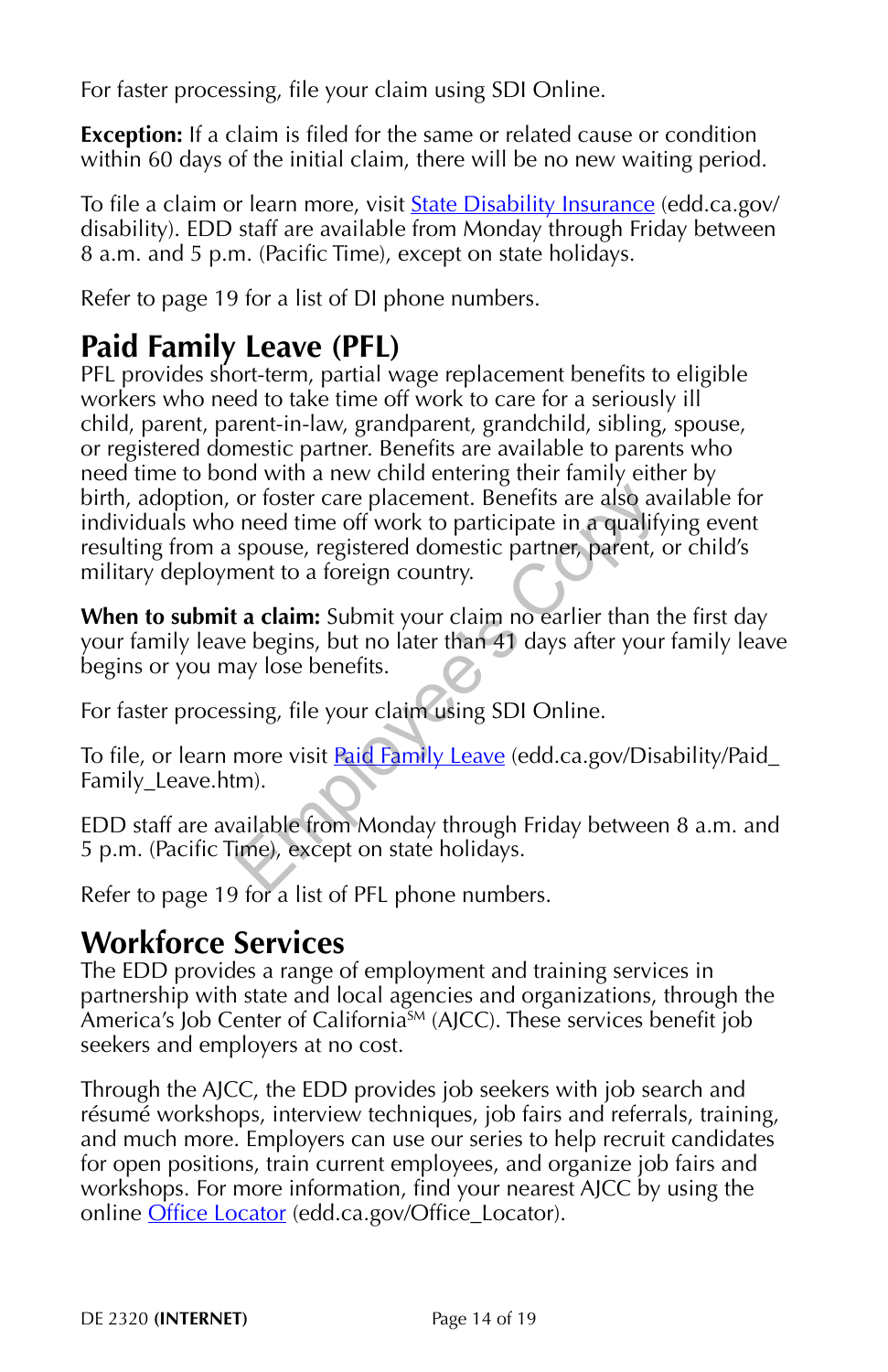## **CalJOBSSM**

CalJOBS is California's online resource to help job seekers and employers navigate the EDD's workforce services. The system allows users to easily search for jobs, build résumés, access career resources, find qualified candidates for employment, and gather information on education and training programs.

Job Seekers can:

- Create a résumé or upload multiple résumés.
- Search and apply for job openings.
- Set up alerts for job openings.
- Research employers.
- Make customized résumés viewable to employers.

**Note:** Registering for a CalJOBS account and posting a résumé is an eligibility requirement for many UI claimants. To register, visit CalJOBS<sup>SM</sup> (caljobs.ca.gov).

#### **Migrant and Seasonal Farmworkers (MSFW) Outreach Program**

The MSFW Outreach program assists farmworkers unfamiliar with the services provided at the America's Job Center of California<sup>SM</sup> with information about job search assistance, skills development, referral to supportive services, unemployment and disability insurance, farmworker rights labor-law information, and career guidance, all at no cost. ustomized resumes viewable to employers.<br>
g for a CalJOBS account and posting a résumement for many UI claimants. To register, vising<br> **Seasonal Farmworkers (MSFW) Outre**<br>
each program assists farmworkers unfamiliar vided

#### **Services for Veterans**

The EDD provides assistance to veterans to help them achieve their employment and training goals. Services include labor market information, veteran 24-hour priority hold on all job listings, customized job search assistance, job fairs, workshops, employer recruitments, and other resources.

## **Youth Employment Opportunity Program (YEOP)**

The YEOP provides special service to help youth, ages 15 through 25, achieve their educational and vocational goals. Services include peer advising, referrals to supportive services, workshops, job referrals and placement assistance, and referrals to training and community outreach efforts.

For more information on the programs and services listed above, visit <u>Jobs</u> and Training online (edd.ca.gov/Jobs\_and\_Training).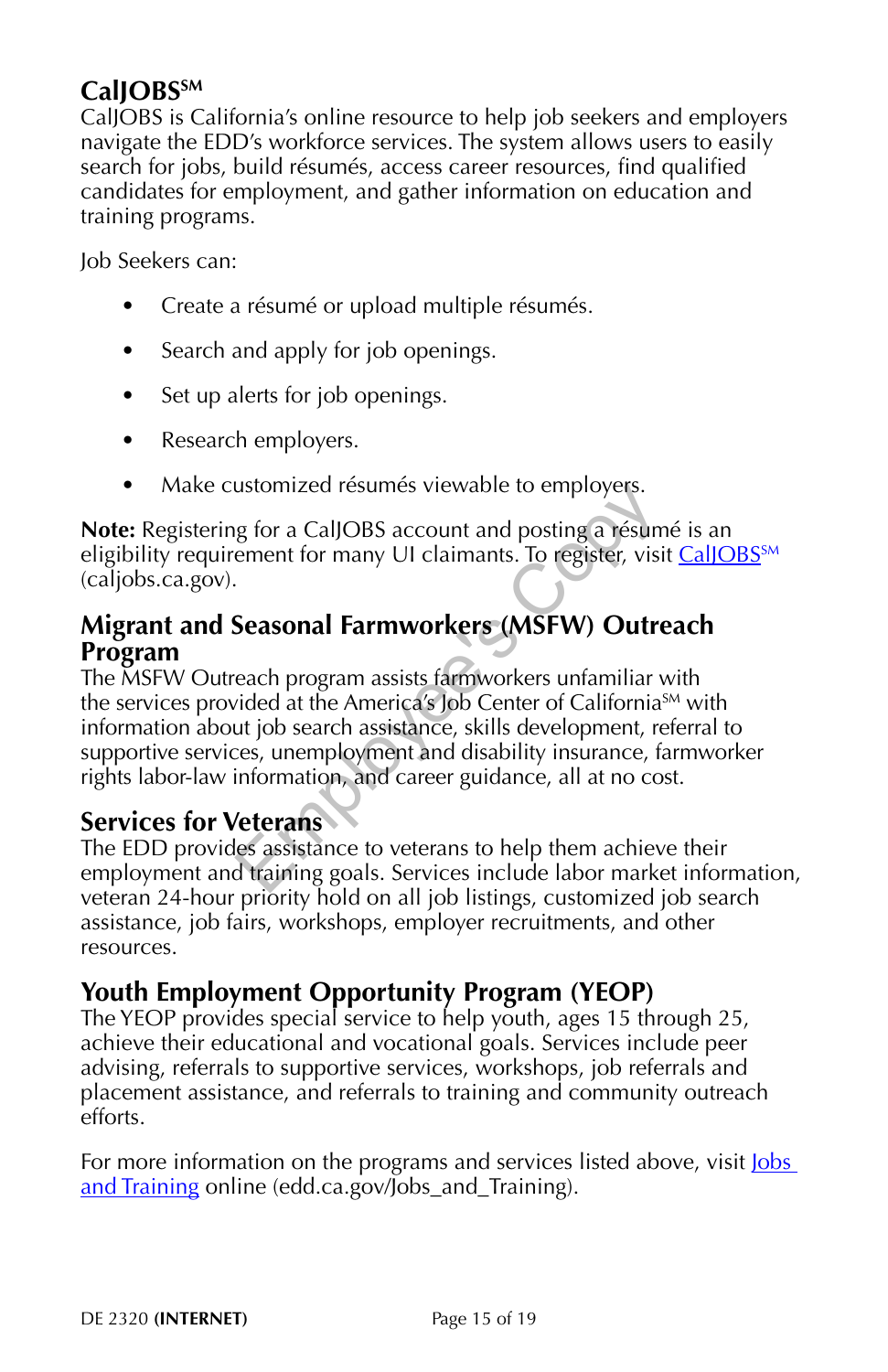# **Unemployment Insurance Benefit Table For New Claims with a Beginning Date of January 2, 2005 or After**

| Amount of Wages<br>in Highest Quarter | Weekly<br>Benefit<br>Amount | Amount of Wages<br>in Highest Quarter | Weekly<br>Benefit<br>Amount | Amount of Wages<br>in Highest Quarter | Weekly<br>Benefit<br>Amount |
|---------------------------------------|-----------------------------|---------------------------------------|-----------------------------|---------------------------------------|-----------------------------|
| \$<br>$900.00 -$<br>948.99            | \$40                        | $$2,210.01 - 2,236.00$                | \$86                        | $$3,406.01 - 3,432.00$                | \$132                       |
| $949.00 -$<br>974.99                  | 41                          | $2,236.01 - 2,262.00$                 | 87                          | $3,432.01 -$<br>3,458.00              | 133                         |
| $975.00 -$<br>1,000.99                | 42                          | $2,262.01 - 2,288.00$                 | 88                          | $3,458.01 -$<br>3,484.00              | 134                         |
| $1,001.00 -$<br>1,026.99              | 43                          | $2,288.01 - 2,314.00$                 | 89                          | 3,510.00<br>$3,484.01 -$              | 135                         |
| $1,027.00 -$<br>1,052.99              | 44                          | $2,314.01 - 2,340.00$                 | 90                          | 3,536.00<br>$3,510.01 -$              | 136                         |
| $1,053.00 -$<br>1,078.99              | 45                          | $2,340.01 - 2,366.00$                 | 91                          | 3,562.00<br>$3,536.01 -$              | 137                         |
| $1,079.00 -$<br>1,117.99              | 46                          | $2,366.01 - 2,392.00$                 | 92                          | $3,562.01 -$<br>3,588.00              | 138                         |
| $1,118.00 -$<br>1,143.99              | 47                          | $2,392.01 - 2,418.00$                 | 93                          | 3,614.00<br>$3,588.01 -$              | 139                         |
| $1,144.00 -$<br>1,169.99              | 48                          | $2,418.01 - 2,444.00$                 | 94                          | $3,614.01 -$<br>3,640.00              | 140                         |
| $1,170.00 -$<br>1,195.99              | 49                          | 2,444.01 - 2,470.00                   | 95                          | 3,666.00<br>$3,640.01 -$              | 141                         |
| $1,196.00 -$<br>1,221.99              | 50                          | $2,470.01 - 2,496.00$                 | 96                          | $3,666.01 -$<br>3,692.00              | 142                         |
| $1,222.00 -$<br>1,247.99              | 51                          | $2,496.01 - 2,522.00$                 | 97                          | $3,692.01 -$<br>3,718.00              | 143                         |
| $1,248.00 -$<br>1,286.99              | 52                          | $2,522.01 - 2,548.00$                 | 98                          | $3,718.01 -$<br>3,744.00              | 144                         |
| $1,287.00 -$<br>1,312.99              | 53                          | $2,548.01 - 2,574.00$                 | 99                          | $3,744.01 -$<br>3,770.00              | 145                         |
| $1,313.00 -$<br>1,338.99              | 54                          | $2,574.01 - 2,600.00$                 | 100                         | $3,770.01 -$<br>3,796.00              | 146                         |
| $1,339.00 -$<br>1,364.99              | 55                          | $2,600.01 - 2,626.00$                 | 101 <sup>°</sup>            | $3,796.01 -$<br>3,822.00              | 147                         |
| $1,365.00 -$<br>1,403.99              | 56                          | $2,626.01 - 2,652.00$                 | 102                         | $3,822.01 -$<br>3,848.00              | 148                         |
| $1,404.00 -$<br>1,429.99              | 57                          | $2,652.01 - 2,678.00$                 | 103                         | $3,848.01 -$<br>3,874.00              | 149                         |
| 1,455.99<br>$1,430.00 -$              | 58                          | $2,678.01 - 2,704.00$                 | 104                         | $3,874.01 -$<br>3,900.00              | 150                         |
| $1,456.00 -$<br>1,494.99              | 59                          | 2,730.00<br>$2,704.01 -$              | 105                         | 3,926.00<br>$3,900.01 -$              | 151                         |
| $1,495.00 -$<br>1,520.99              | 60                          | 2,756.00<br>$2,730.01 +$              | 106                         | $3,926.01 -$<br>3,952.00              | 152                         |
| $1,521.00 -$<br>1,546.99              | 61                          | 2,756.01 -<br>2,782.00                | 107                         | 3,978.00<br>$3,952.01 -$              | 153                         |
| $1,547.00 -$<br>1,585.99              | 62                          | $2,782.01 -$<br>2,808.00              | 108                         | 4,004.00<br>$3,978.01 -$              | 154                         |
| $1,586.00 -$<br>1,611.99              | 63                          | $2,808.01 -$<br>2,834.00              | 109                         | $4,004.01 -$<br>4,030.00              | 155                         |
| $1,612.00 -$<br>1,637.99              | 64                          | $2,834.01 -$<br>2,860.00              | 110                         | 4,056.00<br>$4,030.01 -$              | 156                         |
| $1,638.00 -$<br>1,676.99              | 65                          | $2,860.01 -$<br>2,886.00              | 111                         | 4,082.00<br>$4,056.01 -$              | 157                         |
| $1,677.00 -$<br>1,702.99              | 66                          | $2,886.01 - 2,912.00$                 | 112                         | 4,108.00<br>$4,082.01 -$              | 158                         |
| $1,703.00 -$<br>1,741.99              | 67                          | $2,912.01 -$<br>2,938.00              | 113                         | $4,108.01 -$<br>4,134.00              | 159                         |
| $1,742.00 -$<br>1,767.99              | 68                          | $2,938.01 - 2,964.00$                 | 114                         | 4,160.00<br>$4,134.01 -$              | 160                         |
| $1,768.00 -$<br>1,806.99              | 69                          | $2,964.01 -$<br>2,990.00              | 115                         | $4,160.01 -$<br>4,186.00              | 161                         |
| $1,807.00 -$<br>1,832.99              | 70                          | 3,016.00<br>2,990.01 –                | 116                         | 4,212.00<br>$4,186.01 -$              | 162                         |
| $1,833.00 -$<br>1,846.00              | 71                          | $3,016.01 -$<br>3,042.00              | 117                         | 4,238.00<br>$4,212.01 -$              | 163                         |
| 1,872.00<br>$1,846.01 -$              | 72                          | $3,042.01 -$<br>3,068.00              | 118                         | $4,238.01 -$<br>4,264.00              | 164                         |
| $1,872.01 -$<br>1,898.00              | 73                          | 3,094.00<br>$3,068.01 -$              | 119                         | 4,290.00<br>$4,264.01 -$              | 165                         |
| $1,898.01 -$<br>1,924.00              | 74                          | $3,094.01 - 3,120.00$                 | 120                         | 4,316.00<br>$4,290.01 -$              | 166                         |
| $1,924.01 -$<br>1,950.00              | 75                          | $3,120.01 - 3,146.00$                 | 121                         | $4,316.01 -$<br>4,342.00              | 167                         |
| 1,976.00<br>$1,950.01 -$              | 76                          | $3,146.01 - 3,172.00$                 | 122                         | $4,342.01 -$<br>4,368.00              | 168                         |
| $1,976.01 -$<br>2,002.00              | 77                          | $3,172.01 - 3,198.00$                 | 123                         | 4,394.00<br>$4,368.01 -$              | 169                         |
| 2,028.00<br>$2,002.01 -$              | 78                          | $3,198.01 - 3,224.00$                 | 124                         | $4,394.01 -$<br>4,420.00              | 170                         |
| 2,054.00<br>$2,028.01 -$              | 79                          | $3,224.01 - 3,250.00$                 | 125                         | 4,446.00<br>$4,420.01 -$              | 171                         |
| $2,054.01 -$<br>2,080.00              | 80                          | $3,250.01 - 3,276.00$                 | 126                         | $4,446.01 -$<br>4,472.00              | 172                         |
| 2,106.00<br>$2,080.01 -$              | 81                          | $3,276.01 - 3,302.00$                 | 127                         | $4,472.01 -$<br>4,498.00              | 173                         |
| $2,106.01 -$<br>2,132.00              | 82                          | $3,302.01 - 3,328.00$                 | 128                         | 4,524.00<br>$4,498.01 -$              | 174                         |
| $2,132.01 - 2,158.00$                 | 83                          | $3,328.01 - 3,354.00$                 | 129                         | $4,524.01 -$<br>4,550.00              | 175                         |
| $2,158.01 - 2,184.00$                 | 84                          | $3,354.01 - 3,380.00$                 | 130                         | $4,550.01 -$<br>4,576.00              | 176                         |
| $2,184.01 - 2,210.00$                 | 85                          | $3,380.01 - 3,406.00$                 | 131                         | $4,576.01 - 4,602.00$                 | 177                         |

DE 2320 **(INTERNET)** Page 16 of 19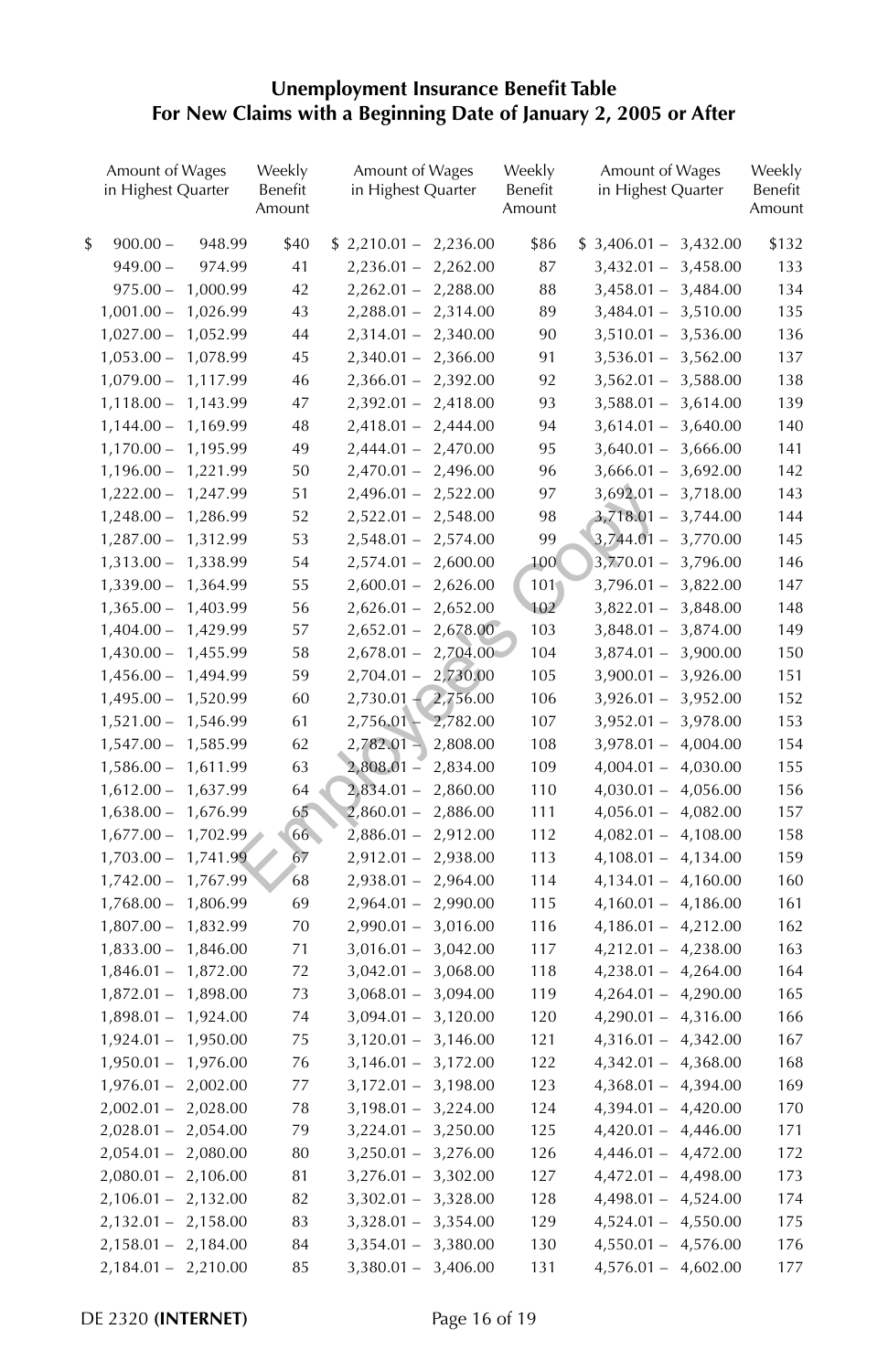# **Unemployment Insurance Benefit Table For New Claims with a Beginning Date of January 2, 2005 or After**

| Amount of Wages<br>in Highest Quarter | Weekly<br>Benefit<br>Amount | Amount of Wages<br>in Highest Quarter | Weekly<br>Benefit<br>Amount | Amount of Wages<br>in Highest Quarter | Weekly<br>Benefit<br>Amount |
|---------------------------------------|-----------------------------|---------------------------------------|-----------------------------|---------------------------------------|-----------------------------|
| $$4,602.01-$<br>4,628.00              | \$178                       | $$5,798.01 - 5,824.00$                | \$224                       | $$6,994.01-$<br>7,020.00              | \$270                       |
| 4,654.00<br>$4,628.01 -$              | 179                         | $5,824.01 -$<br>5,850.00              | 225                         | $7,020.01 -$<br>7,046.00              | 271                         |
| $4,654.01 -$<br>4,680.00              | 180                         | $5,850.01 -$<br>5,876.00              | 226                         | 7,072.00<br>$7,046.01 -$              | 272                         |
| $4,680.01 -$<br>4,706.00              | 181                         | $5,876.01 - 5,902.00$                 | 227                         | $7,072.01 -$<br>7,098.00              | 273                         |
| $4,706.01 -$<br>4,732.00              | 182                         | $5,902.01 -$<br>5,928.00              | 228                         | $7,098.01 -$<br>7,124.00              | 274                         |
| $4,732.01 -$<br>4,758.00              | 183                         | 5,954.00<br>$5,928.01 -$              | 229                         | $7,124.01 -$<br>7,150.00              | 275                         |
| $4,758.01 -$<br>4,784.00              | 184                         | $5,954.01 -$<br>5,980.00              | 230                         | $7,150.01 -$<br>7,176.00              | 276                         |
| $4,784.01 -$<br>4,810.00              | 185                         | $5,980.01 -$<br>6,006.00              | 231                         | 7,202.00<br>$7,176.01 -$              | 277                         |
| $4,810.01 -$<br>4,836.00              | 186                         | $6,006.01 -$<br>6,032.00              | 232                         | 7,228.00<br>$7,202.01 -$              | 278                         |
| $4,836.01 -$<br>4,862.00              | 187                         | $6,032.01 -$<br>6,058.00              | 233                         | 7,254.00<br>$7,228.01 -$              | 279                         |
| $4,862.01 -$<br>4,888.00              | 188                         | $6,058.01 -$<br>6,084.00              | 234                         | $7,254.01 -$<br>7,280.00              | 280                         |
| 4,914.00<br>$4,888.01 -$              | 189                         | $6,084.01 -$<br>6,110.00              | 235                         | $7,280.01 -$<br>7,306.00              | 281                         |
| $4,914.01 -$<br>4,940.00              | 190                         | $6,110.01 -$<br>6,136.00              | 236                         | $7,306.01 -$<br>7,332.00              | 282                         |
| $4,940.01 -$<br>4,966.00              | 191                         | $6,136.01 -$<br>6,162.00              | 237                         | $7,332.01 -$<br>7,358.00              | 283                         |
| $4,966.01 -$<br>4,992.00              | 192                         | $6,162.01 -$<br>6,188.00              | 238                         | $7,358.01 -$<br>7,384.00              | 284                         |
| 5,018.00<br>$4,992.01 -$              | 193                         | $6,188.01 -$<br>6,214.00              | 239                         | $7,384.01 -$<br>7,410.00              | 285                         |
| $5,018.01 -$<br>5,044.00              | 194                         | $6,214.01 -$<br>6,240.00              | 240                         | $7,410.01 -$<br>7,436.00              | 286                         |
| $5,044.01 -$<br>5,070.00              | 195                         | $6,240.01 -$<br>6,266.00              | 241                         | $7,436.01 -$<br>7,462.00              | 287                         |
| $5,070.01 -$<br>5,096.00              | 196                         | 6,292.00<br>$6,266.01 -$              | 242                         | $7,462.01 -$<br>7,488.00              | 288                         |
| $5,096.01 -$<br>5,122.00              | 197                         | $6,292.01 -$<br>6,318.00              | 243                         | $7,488.01 -$<br>7,514.00              | 289                         |
| $5,122.01 -$<br>5,148.00              | 198                         | $6,318.01 +$<br>6,344.00              | 244                         | $7,514.01 -$<br>7,540.00              | 290                         |
| $5,148.01 -$<br>5,174.00              | 199                         | 6,344.01<br>6,370.00                  | 245                         | 7,566.00<br>$7,540.01 -$              | 291                         |
| $5,174.01 -$<br>5,200.00              | 200                         | $6,370.01 -$<br>6,396.00              | 246                         | $7,566.01 -$<br>7,592.00              | 292                         |
| $5,200.01 -$<br>5,226.00              | 201                         | $6,396.01 -$<br>6,422.00              | 247                         | $7,592.01 -$<br>7,618.00              | 293                         |
| 5,252.00<br>$5,226.01 -$              | 202                         | $6,422.01 -$<br>6,448.00              | 248                         | $7,618.01 -$<br>7,644.00              | 294                         |
| $5,252.01 -$<br>5,278.00              | 203                         | $6,448.01 -$<br>6,474.00              | 249                         | $7,644.01 -$<br>7,670.00              | 295                         |
| $5,278.01 -$<br>5,304.00              | 204                         | $6,474.01 -$<br>6,500.00              | 250                         | $7,670.01 -$<br>7,696.00              | 296                         |
| 5,330.00<br>$5,304.01 -$              | 205                         | $6,500.01 -$<br>6,526.00              | 251                         | $7,696.01 -$<br>7,722.00              | 297                         |
| $5,330.01 -$<br>5,356.00              | 206                         | 6,552.00<br>$6,526.01 -$              | 252                         | 7,748.00<br>$7,722.01 -$              | 298                         |
| $5,356.01 -$<br>5,382.00              | 207                         | $6,552.01 -$<br>6,578.00              | 253                         | 7,774.00<br>$7,748.01 -$              | 299                         |
| $5,382.01 -$<br>5,408.00              | 208                         | $6,578.01 -$<br>6,604.00              | 254                         | $7,774.01 -$<br>7,800.00              | 300                         |
| $5,408.01 -$<br>5,434.00              | 209                         | 6,630.00<br>$6,604.01 -$              | 255                         | 7,826.00<br>$7,800.01 -$              | 301                         |
| $5,434.01 -$<br>5,460.00              | 210                         | $6,630.01 -$<br>6,656.00              | 256                         | $7,826.01 -$<br>7,852.00              | 302                         |
| $5,460.01 -$<br>5,486.00              | 211                         | $6,656.01 -$<br>6,682.00              | 257                         | $7,852.01 -$<br>7,878.00              | 303                         |
| 5,512.00<br>$5,486.01 -$              | 212                         | $6,682.01 -$<br>6,708.00              | 258                         | 7,904.00<br>$7,878.01 -$              | 304                         |
| $5,512.01 -$<br>5,538.00              | 213                         | $6,708.01 -$<br>6,734.00              | 259                         | 7,930.00<br>$7,904.01 -$              | 305                         |
| $5,538.01 -$<br>5,564.00              | 214                         | $6,734.01 -$<br>6,760.00              | 260                         | $7,930.01 -$<br>7,956.00              | 306                         |
| 5,590.00<br>$5,564.01 -$              | 215                         | $6,760.01 -$<br>6,786.00              | 261                         | 7,982.00<br>$7,956.01 -$              | 307                         |
| $5,590.01 -$<br>5,616.00              | 216                         | 6,812.00<br>6,786.01 –                | 262                         | 8,008.00<br>$7,982.01 -$              | 308                         |
| $5,616.01 -$<br>5,642.00              | 217                         | $6,812.01 -$<br>6,838.00              | 263                         | $8,008.01 -$<br>8,034.00              | 309                         |
| $5,642.01 -$<br>5,668.00              | 218                         | $6,838.01 -$<br>6,864.00              | 264                         | $8,034.01 -$<br>8,060.00              | 310                         |
| $5,668.01 -$<br>5,694.00              | 219                         | $6,864.01 -$<br>6,890.00              | 265                         | 8,086.00<br>$8,060.01 -$              | 311                         |
| $5,694.01 -$<br>5,720.00              | 220                         | $6,890.01 -$<br>6,916.00              | 266                         | $8,086.01 -$<br>8,112.00              | 312                         |
| $5,720.01 -$<br>5,746.00              | 221                         | $6,916.01 -$<br>6,942.00              | 267                         | $8,112.01 -$<br>8,138.00              | 313                         |
| 5,772.00<br>$5,746.01 -$              | 222                         | 6,968.00<br>6,942.01 –                | 268                         | $8,138.01 -$<br>8,164.00              | 314                         |
| 5,798.00<br>$5,772.01 -$              | 223                         | 6,994.00<br>$6,968.01 -$              | 269                         | 8,190.00<br>$8,164.01 -$              | 315                         |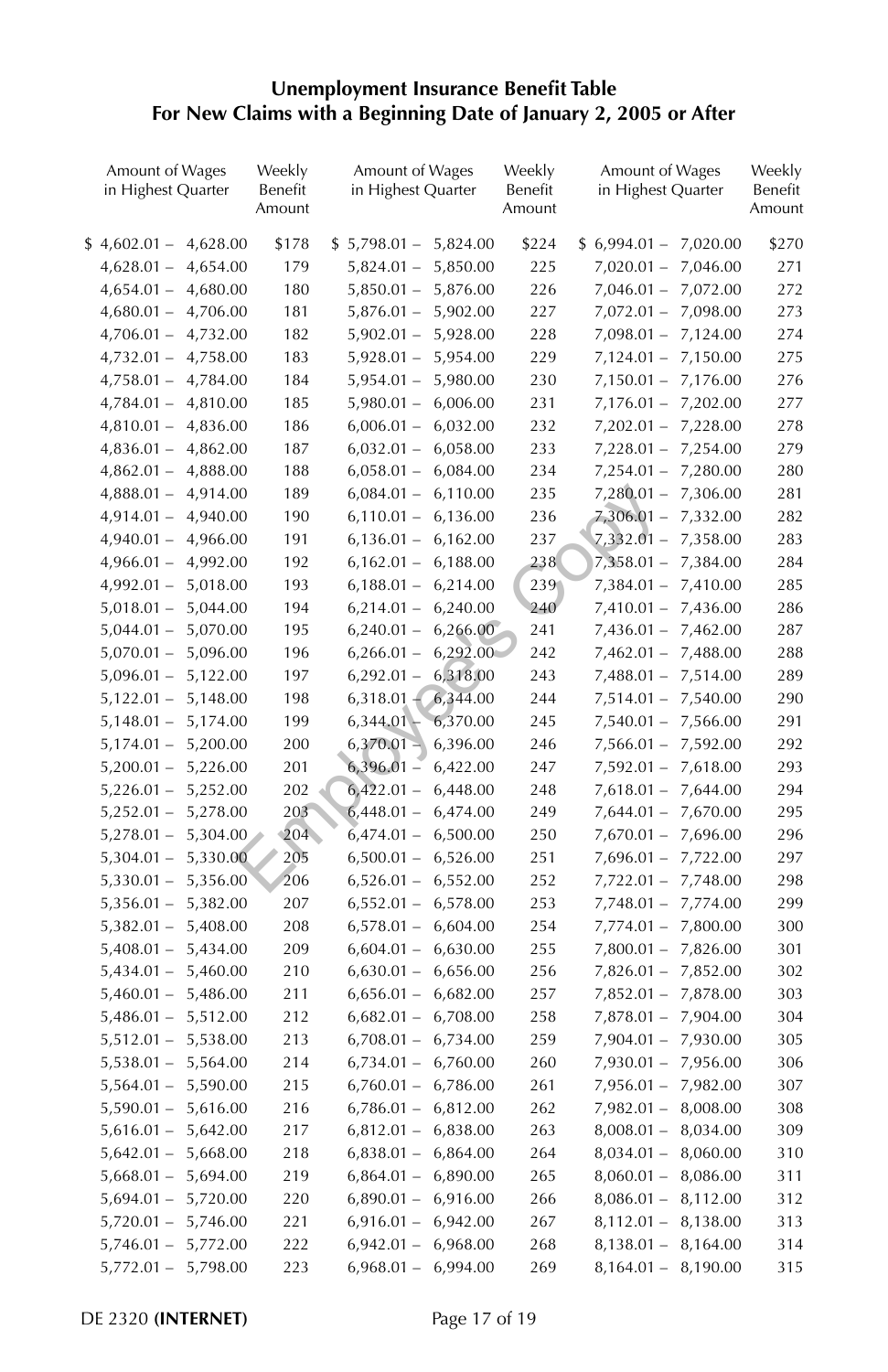# **Unemployment Insurance Benefit Table For New Claims with a Beginning Date of January 2, 2005 or After**

| Amount of Wages<br>in Highest Quarter | Weekly<br>Benefit<br>Amount | Amount of Wages<br>in Highest Quarter | Weekly<br>Benefit<br>Amount | Amount of Wages<br>in Highest Quarter | Weekly<br>Benefit<br>Amount |
|---------------------------------------|-----------------------------|---------------------------------------|-----------------------------|---------------------------------------|-----------------------------|
| $$8,190.01-$<br>8,216.00              | \$316                       | $$9,386.01 - 9,412.00$                | \$362                       | $$10,582.01 - 10,608.00$              | \$408                       |
| 8,242.00<br>$8,216.01 -$              | 317                         | $9,412.01 -$<br>9,438.00              | 363                         | $10,608.01 - 10,634.00$               | 409                         |
| $8,242.01 -$<br>8,268.00              | 318                         | $9,438.01 - 9,464.00$                 | 364                         | $10,634.01 - 10,660.00$               | 410                         |
| 8,294.00<br>$8,268.01 -$              | 319                         | $9,464.01 - 9,490.00$                 | 365                         | $10,660.01 - 10,686.00$               | 411                         |
| $8,294.01 -$<br>8,320.00              | 320                         | $9,490.01 - 9,516.00$                 | 366                         | $10,686.01 - 10,712.00$               | 412                         |
| $8,320.01 -$<br>8,346.00              | 321                         | $9,516.01 - 9,542.00$                 | 367                         | $10,712.01 - 10,738.00$               | 413                         |
| $8,346.01 -$<br>8,372.00              | 322                         | $9,542.01 -$<br>9,568.00              | 368                         | $10,738.01 - 10,764.00$               | 414                         |
| $8,372.01 -$<br>8,398.00              | 323                         | $9,568.01 - 9,594.00$                 | 369                         | $10,764.01 - 10,790.00$               | 415                         |
| $8,398.01 -$<br>8,424.00              | 324                         | $9,594.01 -$<br>9,620.00              | 370                         | 10,790.01 - 10,816.00                 | 416                         |
| $8,424.01 -$<br>8,450.00              | 325                         | $9,620.01 - 9,646.00$                 | 371                         | $10,816.01 - 10,842.00$               | 417                         |
| $8,450.01 -$<br>8,476.00              | 326                         | $9,646.01 - 9,672.00$                 | 372                         | $10,842.01 - 10,868.00$               | 418                         |
| $8,476.01 -$<br>8,502.00              | 327                         | $9,672.01 - 9,698.00$                 | 373                         | $10,868.01 - 10,894.00$               | 419                         |
| $8,502.01 -$<br>8,528.00              | 328                         | $9,698.01 - 9,724.00$                 | 374                         | $10,894.01 - 10,920.00$               | 420                         |
| 8,554.00<br>$8,528.01 -$              | 329                         | $9,724.01 - 9,750.00$                 | 375                         | $10,920.01 - 10,946.00$               | 421                         |
| $8,554.01 -$<br>8,580.00              | 330                         | $9,750.01 - 9,776.00$                 | 376                         | $10,946.01 - 10,972.00$               | 422                         |
| $8,580.01 -$<br>8,606.00              | 331                         | $9,776.01 - 9,802.00$                 | 3771                        | 10,972.01 - 10,998.00                 | 423                         |
| 8,632.00<br>$8,606.01 -$              | 332                         | $9,802.01 -$<br>9,828.00              | 378                         | $10,998.01 - 11,024.00$               | 424                         |
| $8,632.01 -$<br>8,658.00              | 333                         | 9,854.00<br>$9,828.01 -$              | 379                         | $11,024.01 - 11,050.00$               | 425                         |
| $8,658.01 -$<br>8,684.00              | 334                         | 9,880.00<br>$9,854.01 -$              | 380                         | $11,050.01 - 11,076.00$               | 426                         |
| $8,684.01 -$<br>8,710.00              | 335                         | $9,880.01 -$<br>9,906.00              | 381                         | $11,076.01 - 11,102.00$               | 427                         |
| $8,710.01 -$<br>8,736.00              | 336                         | $9,906.01 -$<br>9,932.00              | 382                         | $11,102.01 - 11,128.00$               | 428                         |
| $8,736.01 -$<br>8,762.00              | 337                         | 9,932.01<br>9,958.00                  | 383                         | $11,128.01 - 11,154.00$               | 429                         |
| $8,762.01 -$<br>8,788.00              | 338                         | $9,958.01 -$<br>9,984.00              | 384                         | 11,154.01 - 11,180.00                 | 430                         |
| $8,788.01 -$<br>8,814.00              | 339                         | $9,984.01 - 10,010.00$                | 385                         | 11,180.01 - 11,206.00                 | 431                         |
| $8,814.01 -$<br>8,840.00              | 340                         | $10,010.01 - 10,036.00$               | 386                         | $11,206.01 - 11,232.00$               | 432                         |
| $8,840.01 -$<br>8,866.00              | 341                         | $10,036.01 - 10,062.00$               | 387                         | $11,232.01 - 11,258.00$               | 433                         |
| $8,866.01 -$<br>8,892.00              | 342                         | $10,062.01 - 10,088.00$               | 388                         | $11,258.01 - 11,284.00$               | 434                         |
| $8,892.01 -$<br>8,918.00              | 343                         | $10,088.01 - 10,114.00$               | 389                         | 11,284.01 - 11,310.00                 | 435                         |
| $8,918.01 -$<br>8,944.00              | 344                         | $10,114.01 - 10,140.00$               | 390                         | 11,310.01 - 11,336.00                 | 436                         |
| 8,970.00<br>$8,944.01 -$              | 345                         | $10,140.01 - 10,166.00$               | 391                         | 11,336.01 - 11,362.00                 | 437                         |
| $8,970.01 -$<br>8,996.00              | 346                         | $10,166.01 - 10,192.00$               | 392                         | $11,362.01 - 11,388.00$               | 438                         |
| $8,996.01 -$<br>9,022.00              | 347                         | $10,192.01 - 10,218.00$               | 393                         | $11,388.01 - 11,414.00$               | 439                         |
| $9,022.01 -$<br>9,048.00              | 348                         | $10,218.01 - 10,244.00$               | 394                         | 11,414.01 - 11,440.00                 | 440                         |
| 9,074.00<br>$9,048.01 -$              | 349                         | $10,244.01 - 10,270.00$               | 395                         | $11,440.01 - 11,466.00$               | 441                         |
| $9,074.01 -$<br>9,100.00              | 350                         | $10,270.01 - 10,296.00$               | 396                         | $11,466.01 - 11,492.00$               | 442                         |
| $9,100.01 -$<br>9,126.00              | 351                         | $10,296.01 - 10,322.00$               | 397                         | 11,492.01 - 11,518.00                 | 443                         |
| $9,126.01 -$<br>9,152.00              | 352                         | $10,322.01 - 10,348.00$               | 398                         | $11,518.01 - 11,544.00$               | 444                         |
| $9,152.01 -$<br>9,178.00              | 353                         | $10,348.01 - 10,374.00$               | 399                         | $11,544.01 - 11,570.00$               | 445                         |
| 9,204.00<br>$9,178.01 -$              | 354                         | $10,374.01 - 10,400.00$               | 400                         | 11,570.01 - 11,596.00                 | 446                         |
| $9,204.01 -$<br>9,230.00              | 355                         | $10,400.01 - 10,426.00$               | 401                         | $11,596.01 - 11,622.00$               | 447                         |
| $9,230.01 -$<br>9,256.00              | 356                         | $10,426.01 - 10,452.00$               | 402                         | $11,622.01 - 11,648.00$               | 448                         |
| $9,256.01 -$<br>9,282.00              | 357                         | $10,452.01 - 10,478.00$               | 403                         | $11,648.01 - 11,674.00$               | 449                         |
| $9,282.01 -$<br>9,308.00              | 358                         | $10,478.01 - 10,504.00$               | 404                         | $11,674.01 -$<br>and over             | 450                         |
| $9,308.01 -$<br>9,334.00              | 359                         | $10,504.01 - 10,530.00$               | 405                         |                                       |                             |
| $9,334.01 -$<br>9,360.00              | 360                         | 10,530.01 - 10,556.00                 | 406                         |                                       |                             |
| 9,386.00<br>$9,360.01 -$              | 361                         | $10,556.01 - 10,582.00$               | 407                         |                                       |                             |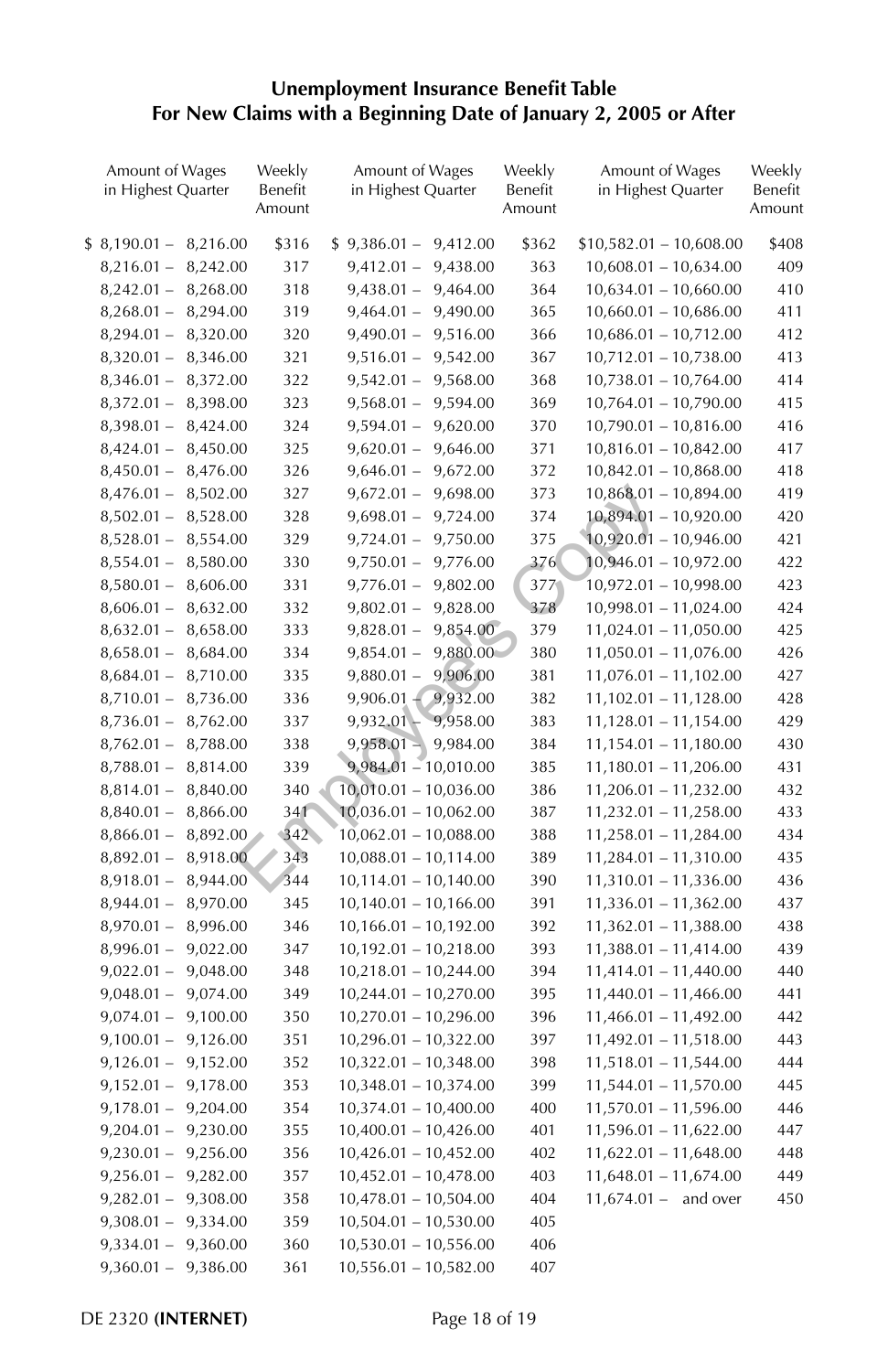## **How to Get Help Online**

- To learn more about EDD services and programs, visit **EDD** online (edd.ca.gov).
- To ask us a question, access your UI Online or SDI account visit Ask EDD (askedd.edd.ca.gov).
- To find your nearest AJCC, visit the Office Locator online (edd.ca.gov/ Office\_Locator).

#### **Phone**

All of our phone numbers are toll free. For relay service, provide one of the numbers below to the operator.

#### **Unemployment Insurance**

EDD staff are available Monday through Friday between 8 a.m. and 12 noon (Pacific Time), except on state holidays.

|              | aff are available Monday through Friday between 8 a.<br>n (Pacific Time), except on state holidays. |
|--------------|-----------------------------------------------------------------------------------------------------|
| English      | 1-800-300-5616                                                                                      |
| Spanish      | 1-800-326-8937                                                                                      |
| Cantonese    | 1-800-547-3506                                                                                      |
| Mandarin     | 1-866-303-0706                                                                                      |
| Vietnamese   | 1-800-547-2058                                                                                      |
| <b>TTY</b>   | 1-800-815-9387                                                                                      |
| ty Insurance |                                                                                                     |
|              | aff are available Monday through Friday between 8 a.                                                |
|              | Time), except on state holidays.                                                                    |
| English      | 1-800-480-3287                                                                                      |
| Spanish      | 1-866-658-8846                                                                                      |

#### **Disability Insurance**

EDD staff are available Monday through Friday between 8 a.m. and 5 p.m. (Pacific Time), except on state holidays.

| English    | 1-800-480-3287 |
|------------|----------------|
| Spanish    | 1-866-658-8846 |
| <b>TTY</b> | 1-800-563-2441 |

#### **Paid Family Leave**

EDD staff are available Monday through Friday between 8 a.m. and 5 p.m. (Pacific Time), except on state holidays.

| English    | 1-877-238-4373 |
|------------|----------------|
| Spanish    | 1-877-379-3819 |
| Armenian   | 1-866-627-1567 |
| Cantonese  | 1-866-692-5595 |
| Punjabi    | 1-866-627-1568 |
| Tagalog    | 1-866-627-1569 |
| Vietnamese | 1-866-692-5596 |
| TTY        | 1-800-445-1312 |

DE 2320 **(INTERNET)** Page 19 of 19